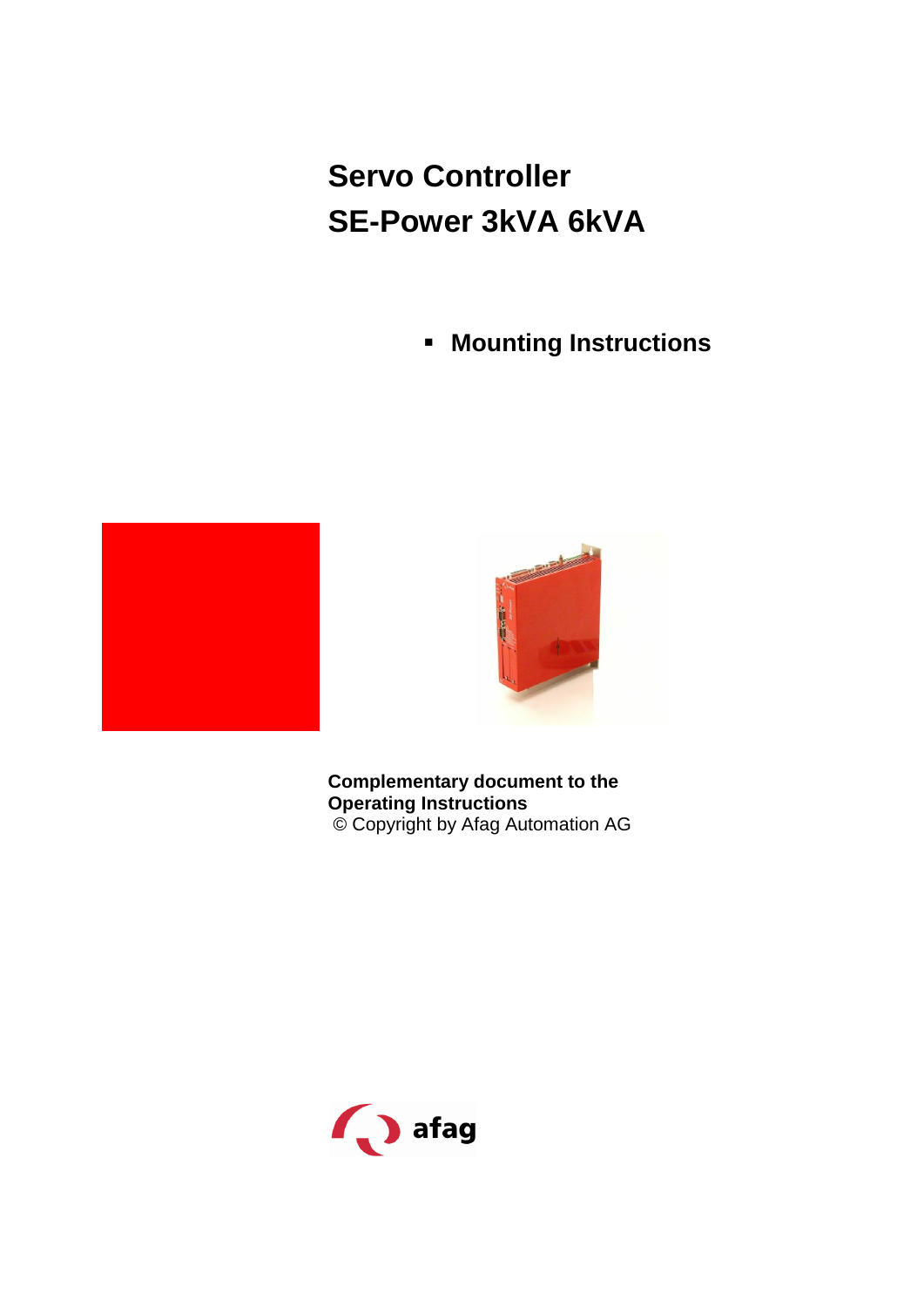

### Index:

| $\mathbf{1}$   |                            |    |
|----------------|----------------------------|----|
| 1.1            |                            |    |
| $\overline{2}$ |                            |    |
| 2.1            |                            |    |
| 2.2            |                            |    |
| 2.3            |                            |    |
| 2.4            |                            |    |
| 3              |                            |    |
| 4              |                            |    |
| 4.1            |                            |    |
| 4.2            |                            |    |
| 5              |                            |    |
| 5.1            |                            |    |
| 5.2            |                            |    |
| 5.3            |                            |    |
| 5.4            |                            |    |
| 5.5            |                            |    |
| 5.6            |                            |    |
| 5.7            |                            |    |
| 5.8            |                            |    |
| 5.9            |                            |    |
| 6              |                            |    |
| 6.1            |                            |    |
| $\overline{7}$ | Information concerning UL. | 31 |
| 7.1            |                            |    |
| 7.2            |                            |    |
| 8              |                            |    |
| 8.1            |                            |    |
| 9              |                            |    |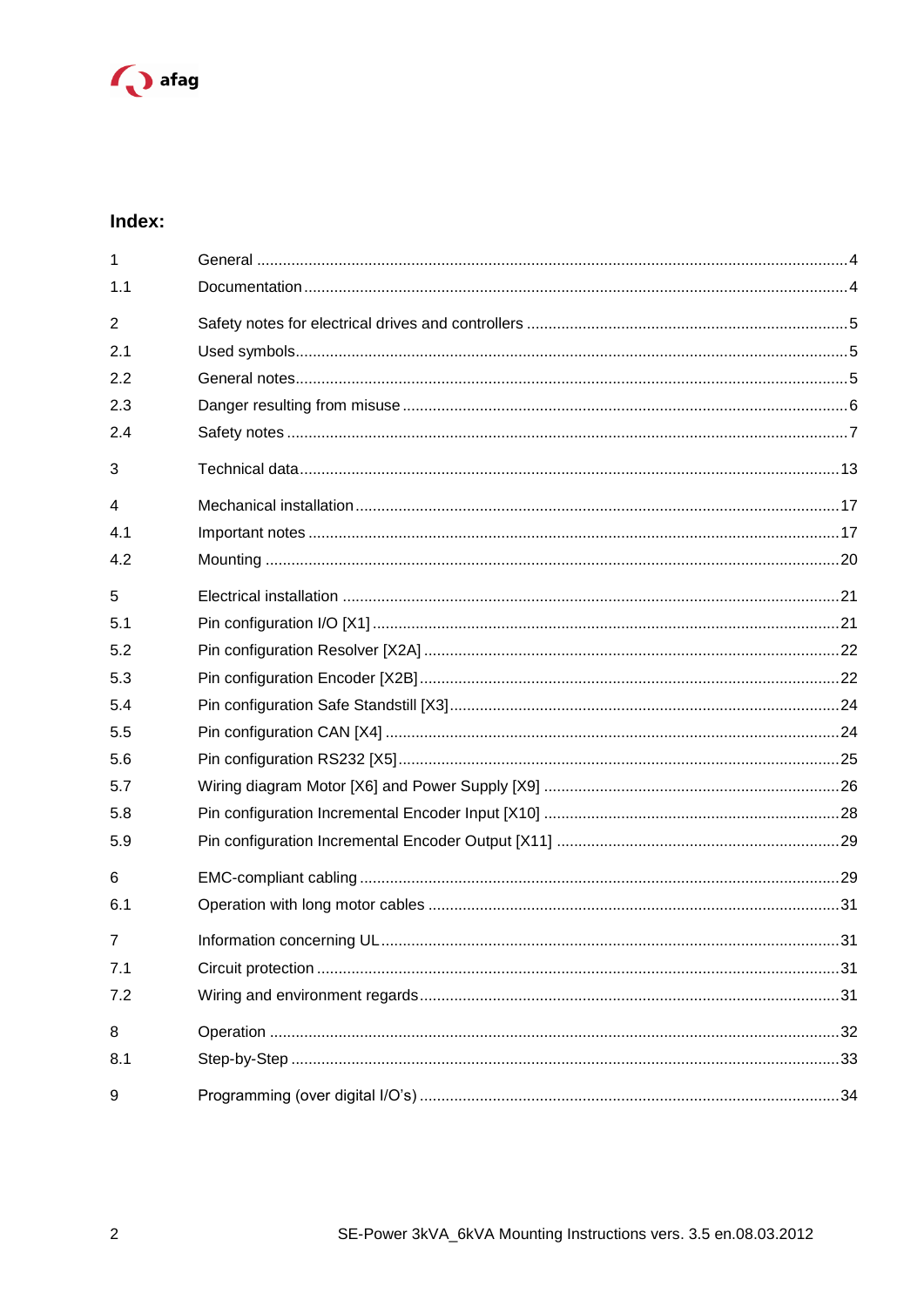

# **Tabel of figures:**

|           | Figure 1: Servo positioning controller SE-Power: Front view and Installation space18 |  |
|-----------|--------------------------------------------------------------------------------------|--|
| Figure 2: |                                                                                      |  |
| Figure 3: |                                                                                      |  |
| Figure 4: |                                                                                      |  |
| Figure 5: |                                                                                      |  |
|           |                                                                                      |  |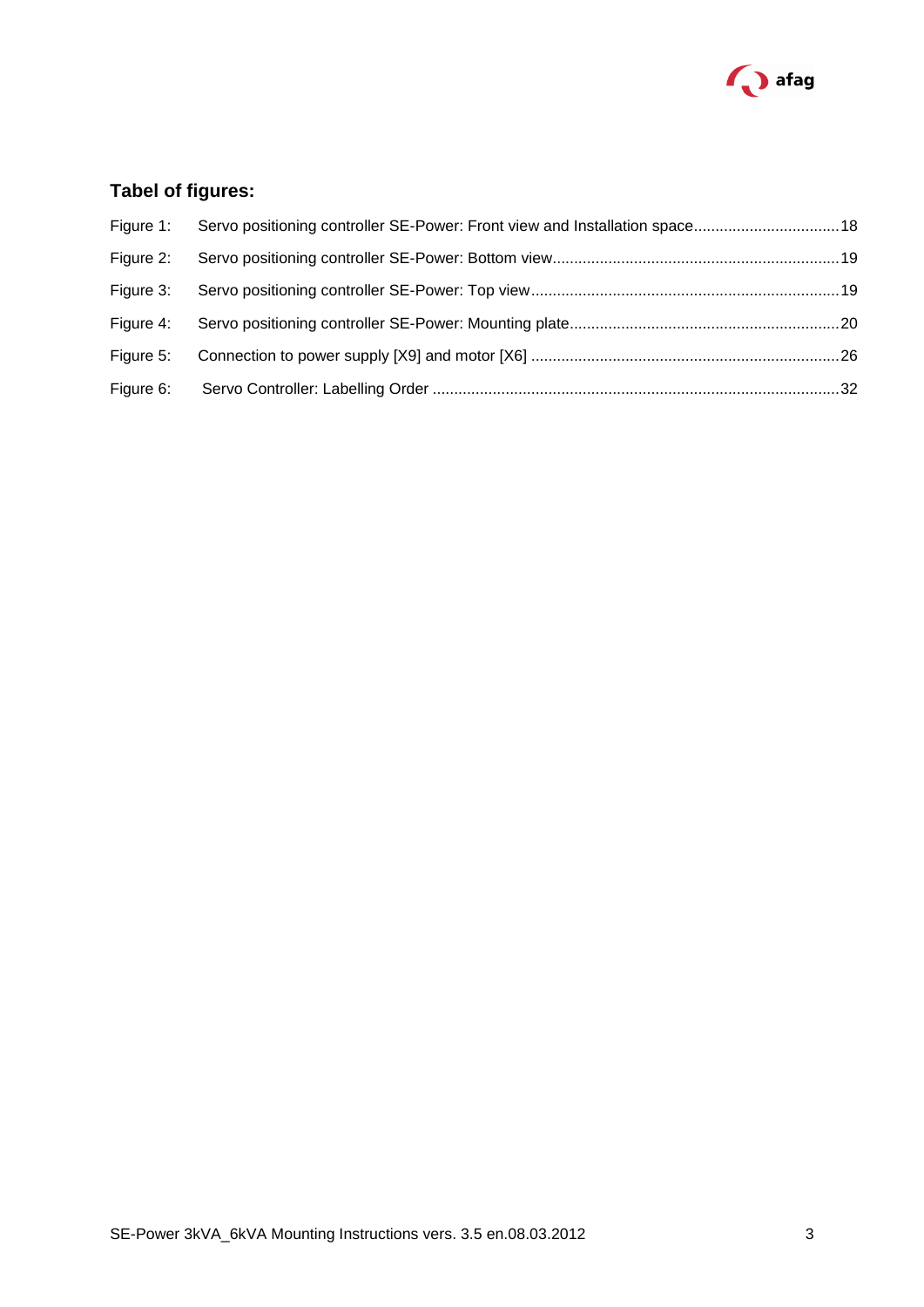

### <span id="page-3-0"></span>**1 General**

### <span id="page-3-1"></span>**1.1 Documentation**

This installation information serves the purpose of a safe use of the SE-Power series servo positioning controller. It contains safety notes, which must be complied with.

Further information can be found in the following manuals of the SE-POWER product range:

- **SE-Power 1kVA Product Manual:** Description of technical specifications and device functionality as well as notes on installation and operation of the servo positioning controller SE-POWER.
- **SE-Power Software Manual**: Description of device functionality and software functions of the firmware including RS232 communication. Description of parameterisation software Afag SE-Commander with instructions on the commissioning of an SE-POWER series servo positioning controller.
- **SE-Power CANopen Manual**: Description of the implemented CANopen protocol as per DSP402.
- **SE-Power Profibus Handbuch**: Description of the implemented PROFIBUS-DP protocol.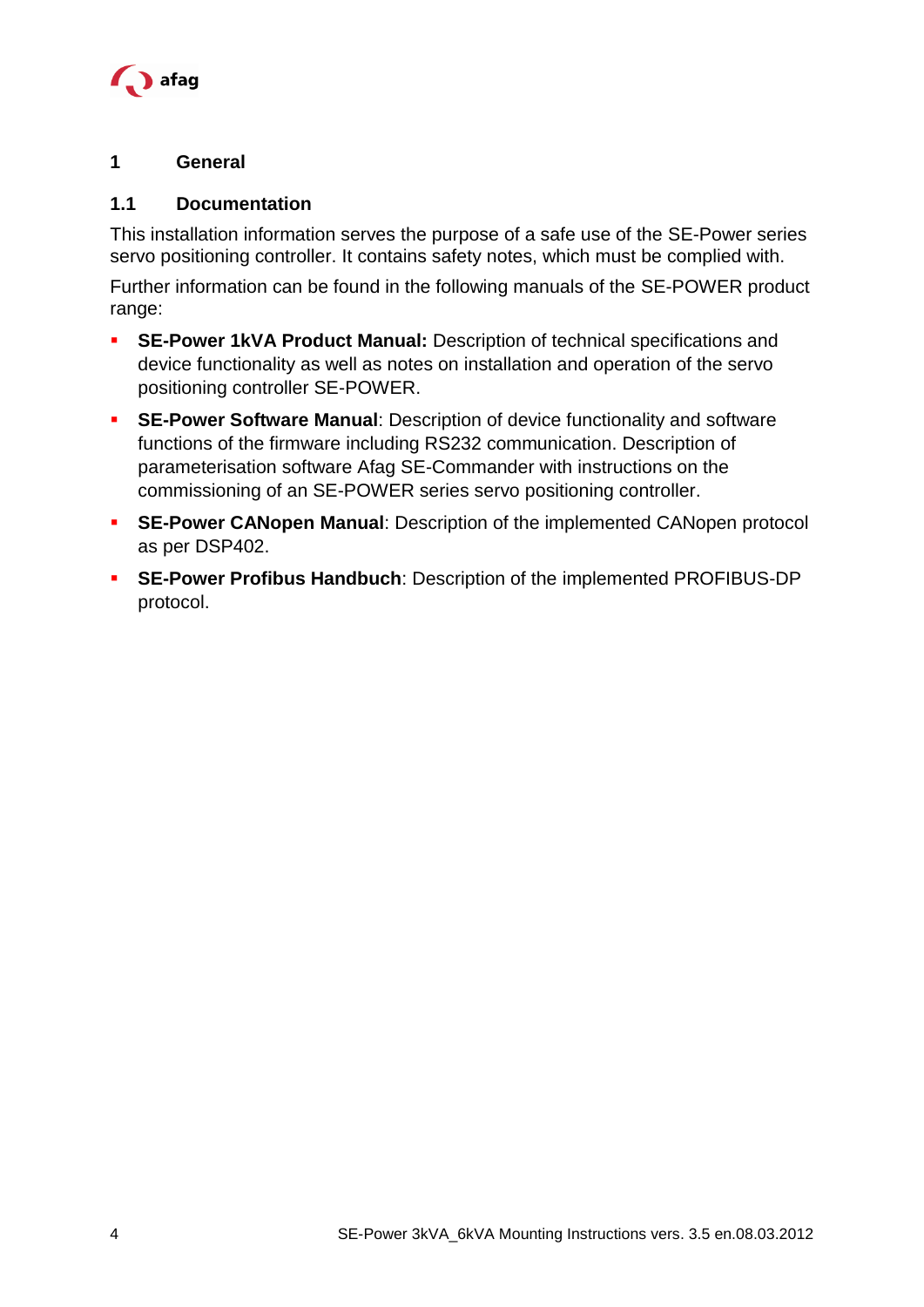

### <span id="page-4-0"></span>**2 Safety notes for electrical drives and controllers**

### <span id="page-4-1"></span>**2.1 Used symbols**



Information Important information and notes.



Caution!

Nonobservance may result in severe property damages.



### **DANGER!**

Nonobservance may result in **property damages** and in **personal injuries**.



#### **Caution! Dangerous voltages.**

The safety note indicates a possible perilous voltage.

### <span id="page-4-2"></span>**2.2 General notes**

In the case of damage resulting from non-compliance of the safety notes in this manual Afag will assume any liability.

Sound and safe operation of the servo drive controller requires proper and professional transportation, storage, assembly and installation as well as proper operation and maintenance. Only trained and qualified personnel may handle electrical devices:

### TRAINED AND QUALIFIED PERSONNEL

in the sense of this product manual or the safety notes on the product itself are persons who are sufficiently familiar with the project planning, the setup, assembly, commissioning and operation of the product as well as all warnings and precautions as per the instructions in this manual and who are sufficiently qualified in their field of expertise:

- **Education and instruction of standard specifications and accident prevention** regulations, which are necessessary in the application, and authorisation to switch devices/systems on and off and to ground them as per the standards of safety engineering and to efficiently label them as per the job demands.
- **E** Education and instruction as per the standards of safety engineering regarding the maintenance and use of adequate safety equipment.
- **First aid training.**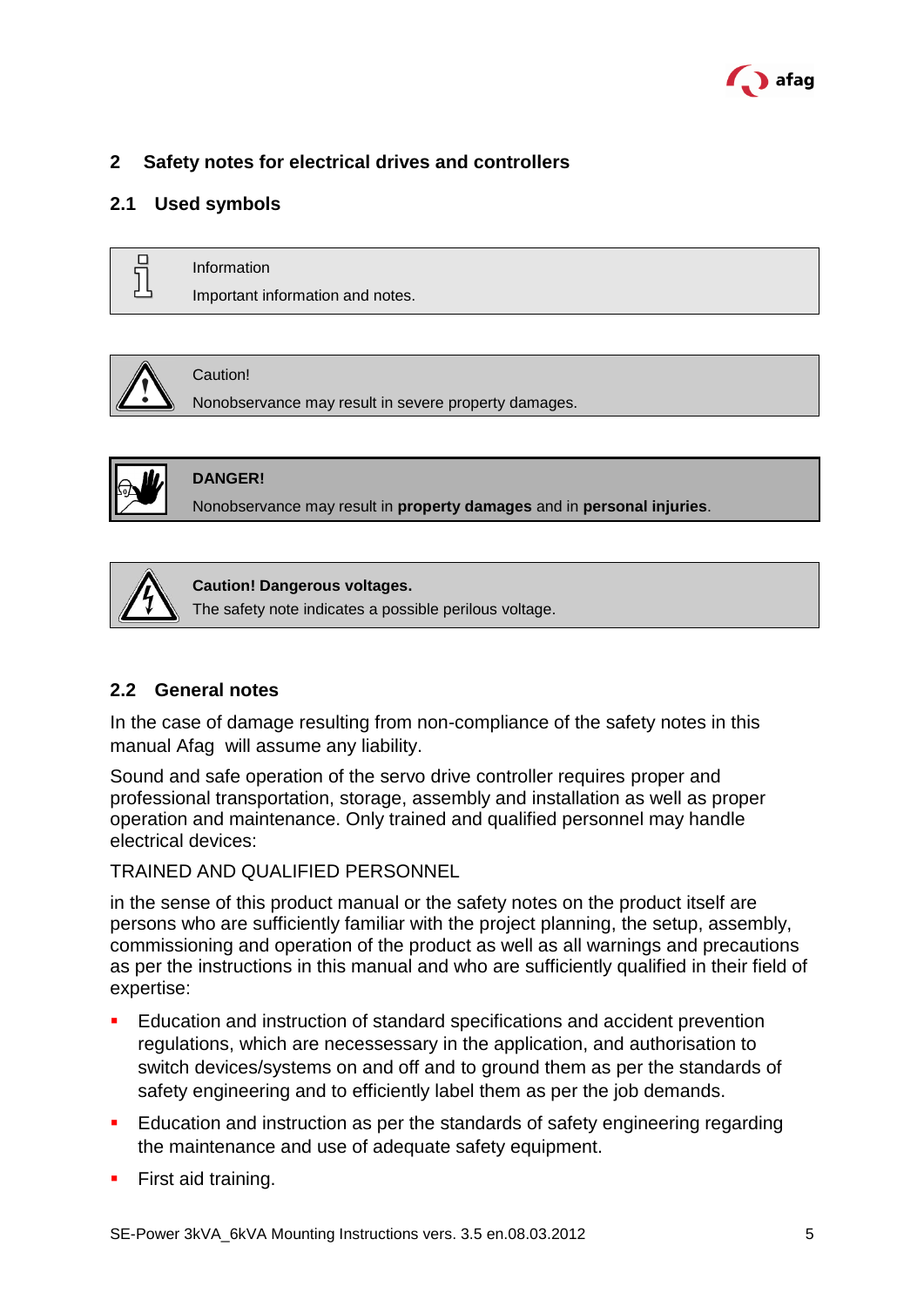

### The following notes must be read prior to the initial operation of the system to prevent personal injuries and/or property damages:



These safety notes must be complied with at all times.

Do not try to install or commission the servo drive controller before carefully reading all safety notes for electrical drives and controllers contained in this document. These safety instructions and all other user notes must be read prior to any work with the servo drive controller.



In case you do not have any user notes for the servo drive controller, please contact your sales representative. Immediately demand these documents to be sent to the person responsible for the safe operation of the servo drive controller.



If you sell, rent and/or otherwise make this device available to others, these safety notes must also be included.



The user must not open the servo drive controller for safety and warranty reasons.

Professional control process design is a prerequisite for sound functioning of the servo drive controller!



### **DANGER!**

**Inappropriate handling of the servo drive controller and non-compliance of the warnings as well as inappropriate intervention in the safety features may result in property damage, personal injuries, electric shock or in extreme cases even death.**

### <span id="page-5-0"></span>**2.3 Danger resulting from misuse**



#### **DANGER!**

High electrical voltages and high load currents! Danger to life or serious personal injury from electrical shock!



### **DANGER!**

High electrical voltage caused by wrong connections! Danger to life or serious personal injury from electrical shock!



### **DANGER!**

Surfaces of device housing may be hot! Risk of injury! Risk of burning!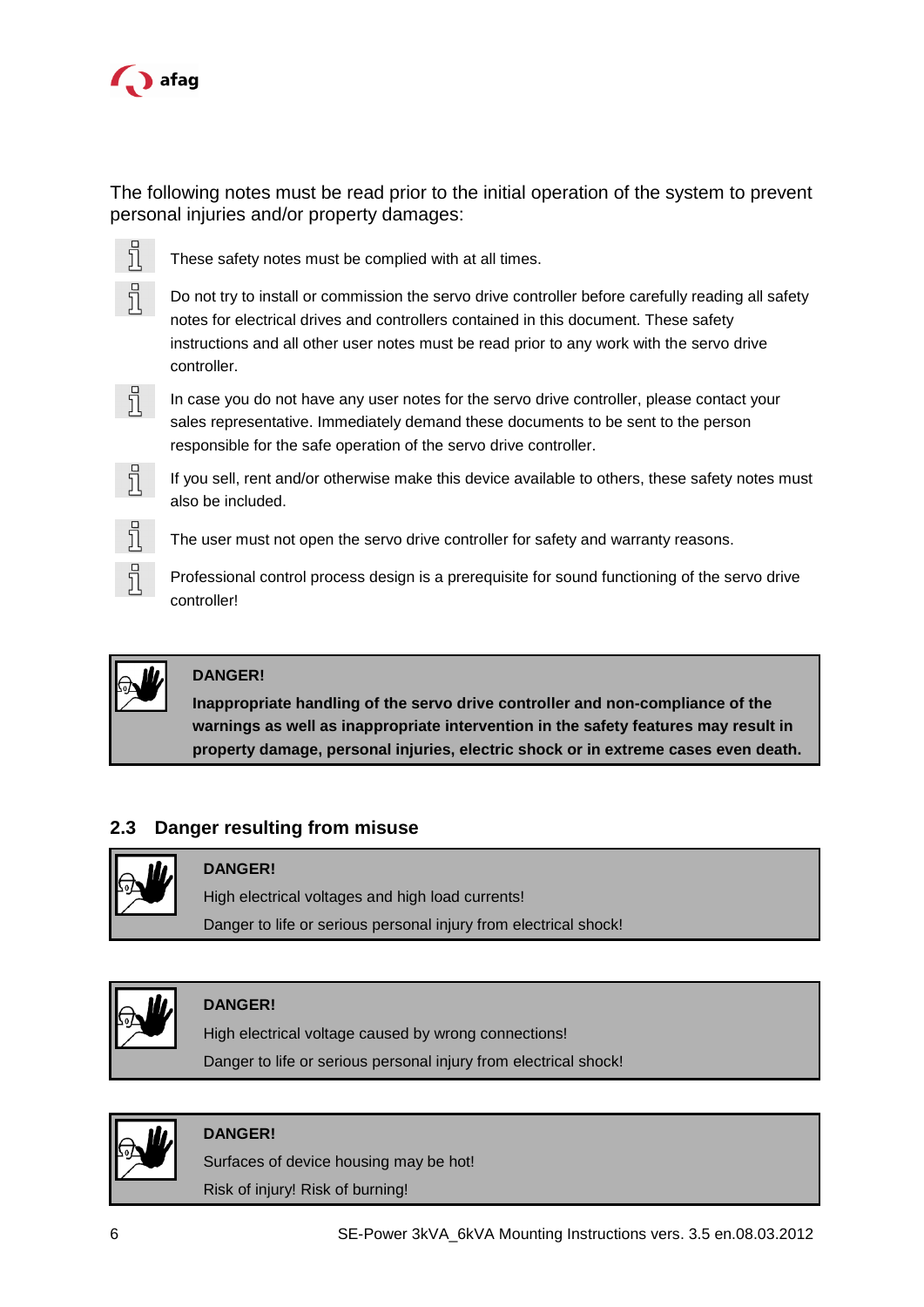



# **DANGER!**

**Dangerous movements!**

Danger to life, serious personal injury or property damage due to unintentional movements of the motors!

### <span id="page-6-0"></span>**2.4 Safety notes**

### **2.4.1 General safety notes**



The servo drive controller corresponds to IP20 class of protection as well as pollution level 1. Make sure that the environment corresponds to this class of protection and pollution level.



Only use replacements parts and accessories approved by the manufacturer.



The devices must be connected to the mains supply as per EN regulations, so that they can be cut off the mains supply by means of corresponding separation devices (e.g. main switch, contactor, power switch).



The servo drive controller may be protected using an AC/DC sensitive 300mA fault current protection switch (RCD = Residual Current protective Device).



Gold contacts or contacts with a high contact pressure should be used to switch the control contacts.



Preventive interference rejection measures should be taken for control panels, such as connecting contactors and relays using RC elements or diodes.



The safety rules and regulations of the country in which the device will be operated must be complied with.



The environment conditions defined in the product documentation must be kept. Safetycritical applications are not allowed, unless specifically approved by the manufacturer.



The compliance with the limits required by national regulations is the responsibility of the manufacturer of the machine or system.



The technical data and the connection and installation conditions for the servo drive controller are to be found in this product manual and must be met.



#### **DANGER!**

The general setup and safety regulations for work on power installations (e.g. DIN, VDE, EN, IEC or other national and international regulations) must be complied with. Non-compliance may result in death, personal injury or serious property damages.



Without claiming completeness, the following regulations and others apply: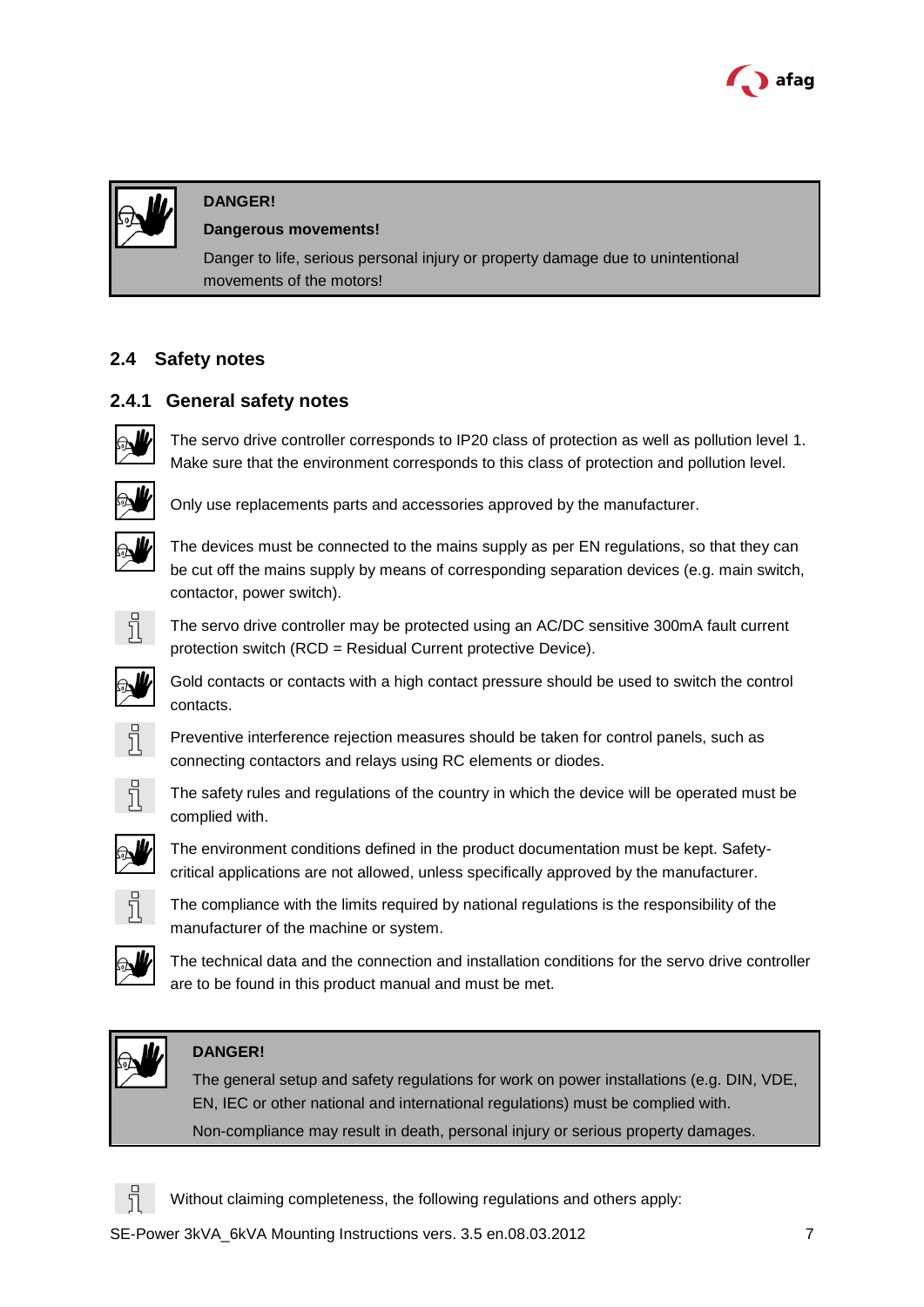

| <b>VDE 0100</b>              | Regulations for the installation of high voltage (up to 1000 V) devices |
|------------------------------|-------------------------------------------------------------------------|
| EN 60204-1                   | Electrical equipment of machines                                        |
| EN ISO 12100                 | Safty of maschinery – Basic concepts, gerneral principles for design    |
| EN 1050                      | Safty of maschinery - Principles for risk assessment                    |
| EN 1037                      | Safty of maschinery – Prevention of unexpected start-up                 |
| <b>DIN EN ISO</b><br>13849-1 | Safety of machinery - Safety-related parts of control                   |

### **2.4.2 Safety notes for assembly and maintenance**

The appropriate DIN, VDE, EN and IEC regulations as well as all national and local safety regulations and rules for the prevention of accidents apply for the assembly and maintenance of the system. The plant engineer or the operator is responsible for compliance with these regulations:



The servo drive controller must only be operated, maintained and/or repaired by personnel trained and qualified for working on or with electrical devices.

Prevention of accidents, injuries and/or damages:



Additionally secure vertical axes against falling down or lowering after the motor has been switched off, e.g. by means of:

- Mechanical locking of the vertical axle,
- External braking, catching or clamping devices or
- Sufficient balancing of the axle.



The motor holding brake supplied by default or an external motor holding brake driven by the drive controller alone is not suitable for personal protection!



Render the electrical equipment voltage-free using the main switch and protect it from being switched on again until the DC bus circuit is discharged, in the case of:

- Maintenance and repair work
- Cleaning
- long machine shutdowns



Prior to carrying out maintenance work make sure that the power supply has been turned off, locked and the DC bus circuit is discharged.



The external or internal brake resistor carries dangerous DC bus voltages during operation of the servo drive controller and up to 5 minutes thereafter. Contact may result in death or serious personal injury.



Be careful during the assembly. During the assembly and also later during operation of the drive, make sure to prevent drill chips, metal dust or assembly parts (screws, nuts, cable sections) from falling into the device.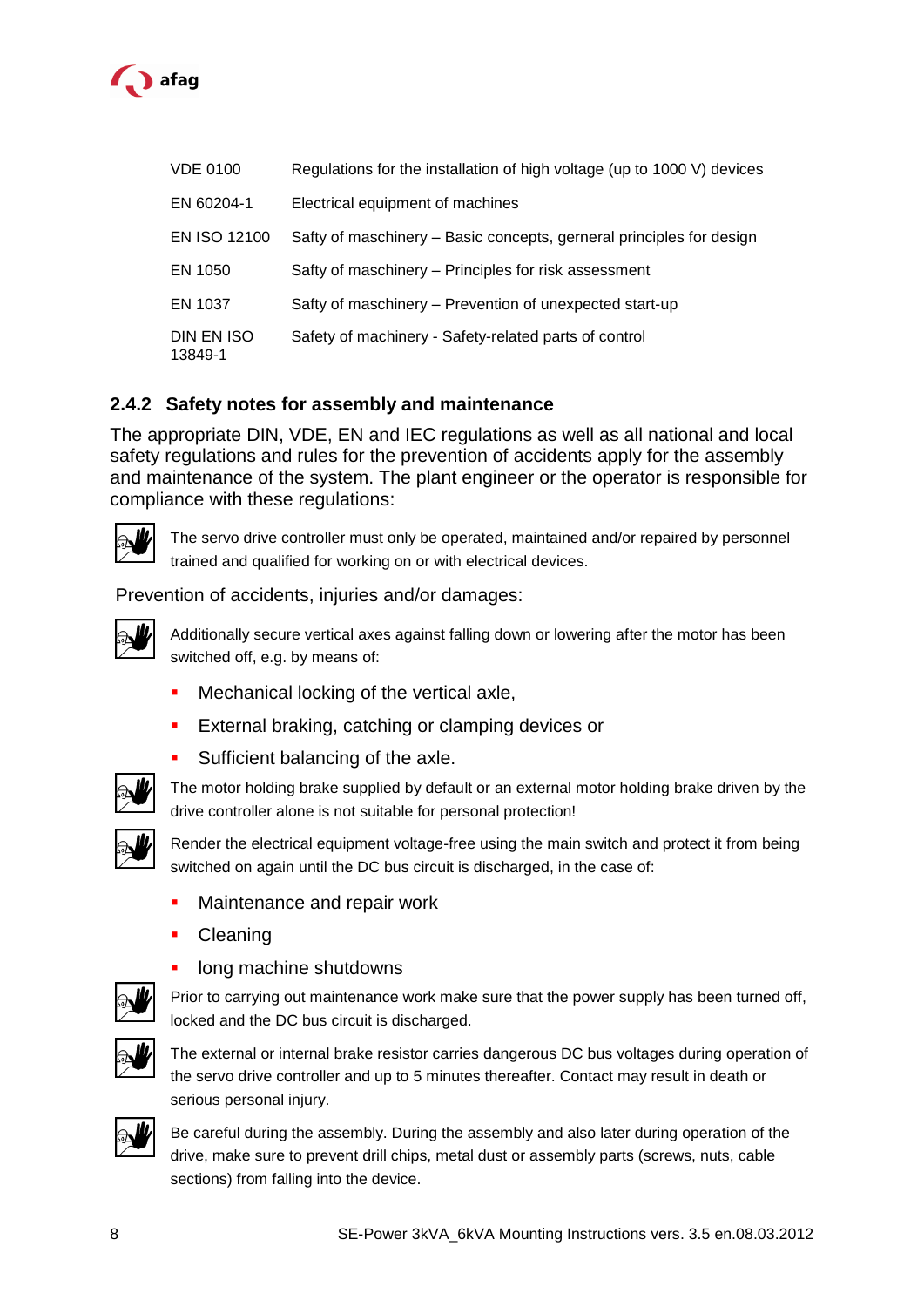



Also make sure that the external power supply of the controller (24V) is switched off.

The DC bus circuit or the mains supply must always be switched off prior to switching off the 24V controller supply.



Carry out work in the machine area only, if AC and/or DC supplies are switched off. Switched off output stages or controller enablings are no suitable means of locking. In the case of a malfunction the drive may accidentally be put into action, except drives with active safety function "Safe standstill".



Initial operation must be carried out with idle motors, to prevent mechanical damages e.g. due to the wrong direction of rotation.



Electronic devices are never fail-safe. It is the user"s responsibility, in the case an electrical device fails, to make sure the system is transferred into a secure state.



The servo drive controller and in particular the brake resistor, externally or internally, can assume high temperatures, which may cause serious burns.

### **2.4.3 Protection against contact with electrical parts**

This section only concerns devices and drive components carrying voltages exceeding 50 V. Contact with parts carrying voltages of more than 50 V can be dangerous for people and may cause electrical shock. During operation of electrical devices some parts of these devices will inevitably carry dangerous voltages.



### **DANGER!**

High electrical voltage!

Danger to life, danger due to electrical shock or serious personal injury!

The appropriate DIN, VDE, EN and IEC regulations as well as all national and local safety regulations and rules for the prevention of accidents apply for the assembly and maintenance of the system. The plant engineer or the operator is responsible for compliance with these regulations:



Before switching on the device, install the appropriate covers and protections against accidental contact. Rack-mounted devices must be protected against accidental contact by means of a housing, e.g. a switch cabinet. The regulations VGB4 must be complied with!



Always connect the ground conductor of the electrical equipment and devices securely to the mains supply. Due to the integrated line filter the leakage current exceeds 3.5 mA!



Comply with the minimum copper cross-section for the ground conductor over its entire length as per EN60617!



Prior to the initial operation, even for short measuring or testing purposes, always connect the ground conductor of all electrical devices as per the terminal diagram or connect it to the ground wire. Otherwise the housing may carry high voltages which can cause electrical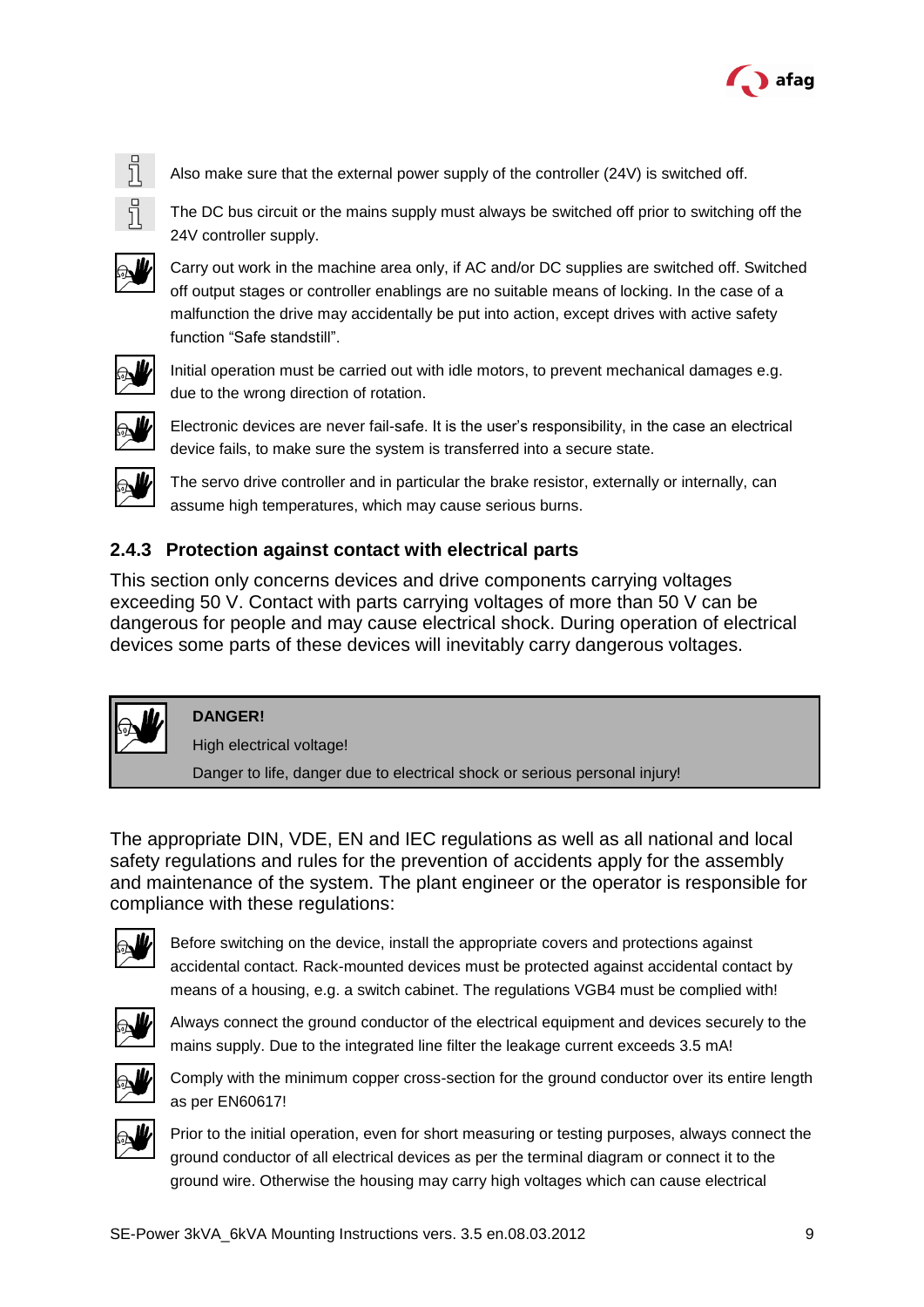

shock.



Do not touch electrical connections of the components when switched on.

Prior to accessing electrical parts carrying voltages exceeding 50 Volts, disconnect the device from the mains or power supply. Protect it from being switched on again.



For the installation the amount of DC bus voltage must be considered, particularly regarding insulation and protective measures. Ensure proper grounding, wire dimensioning and corresponding short-circuit protection.



The device comprises a rapid discharge circuit for the DC bus as per EN60204 section 6.2.4. In certain device constellations, however, mostly in the case of parallel connection of several servo drive controllers in the DC bus or in the case of an unconnected brake resistor, this rapid discharge may be rendered ineffective. The servo drive controllers can carry voltage until up to 5 minutes after being switched off (residual capacitor charge).

### **2.4.4 Protection against electrical shock by means of protective extra-low voltage (PELV)**

All connections and terminals with voltages between 5 and 50 Volts at the servo drive controller are protective extra-low voltage, which are designed safe from contact in correspondence with the following standards:

- International: IEC 60364-4-41
- European countries within the EU: EN 61800-5-1



### **DANGER!**

High electrical voltages due to wrong connections! Danger to life, risk of injury due to electrical shock!

Only devices and electrical components and wires with a protective extra low voltage (PELV) may be connected to connectors and terminals with voltages between 0 to 50 Volts.

Only connect voltages and circuits with protection against dangerous voltages. Such protection may be achieved by means of isolation transformers, safe optocouplers or battery operation.

The signals for the digitial temperature sensor "-MTdig" (PIN 4) and "+MTdig" (PIN 5) on the motor connector plug [X6] are not situated on safety extra-low voltage (PELV - protective extra-low voltage). The connections are designed for non-PELV temperature sensors .

j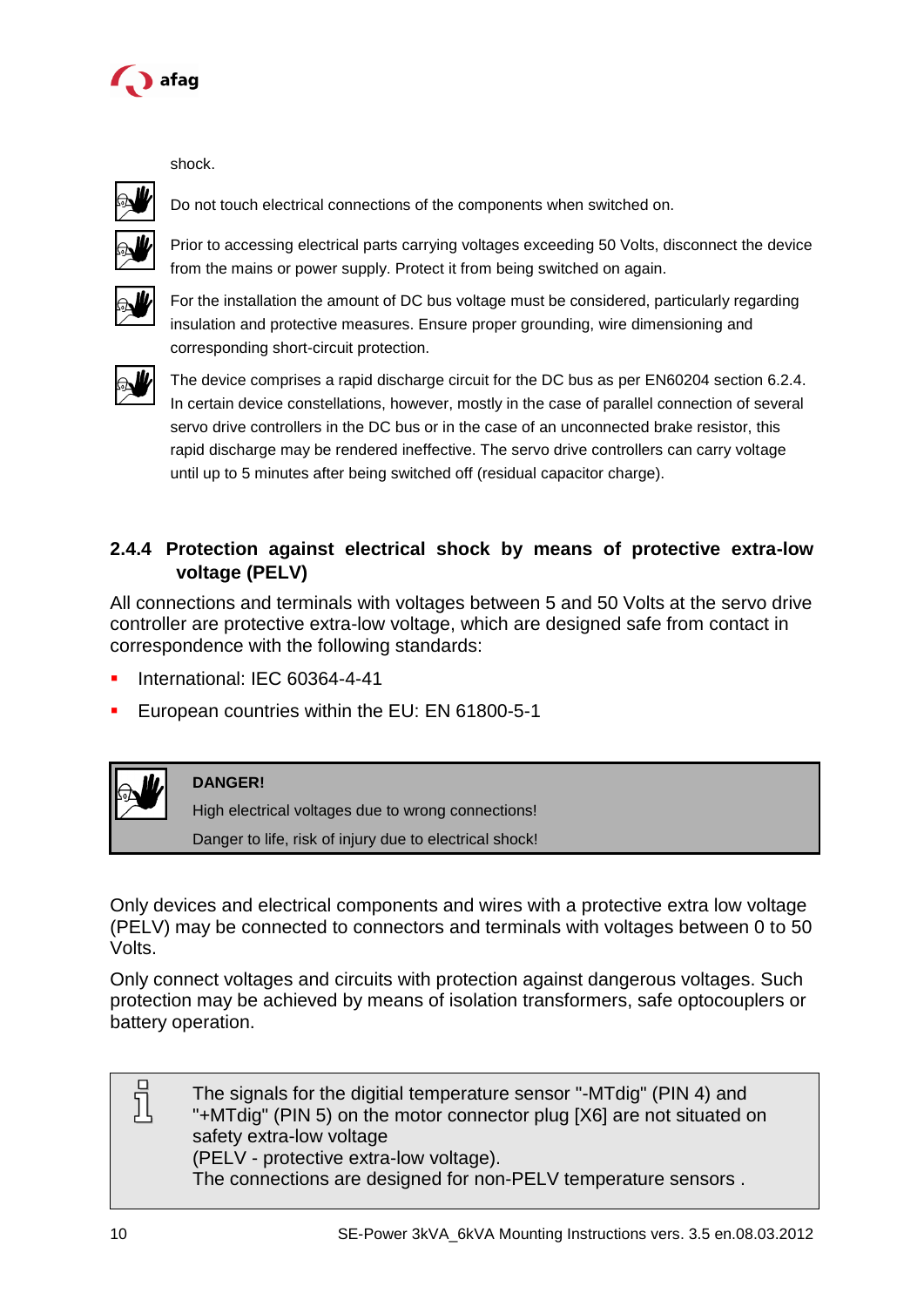

The isolation to PELV is part inside the SE-POWER.

### **2.4.5 Protection against dangerous movements**

Dangerous movements can be caused by faulty control of connected motors, for different reasons:

- Improper or faulty wiring or cabling
- **Error in handling of components**
- **E** Fror in sensor or transducer
- **•** Defective or non-EMC-compliant components
- Error in software in superordinated control system

These errors can occur directly after switching on the device or after an indeterminate time of operation.

The monitors in the drive components for the most part rule out malfunctions in the connected drives. In view of personal protection, particularly the danger of personal injury and/or property damage, this may not be relied on exclusively. Until the built-in monitors come into effect, faulty drive movements must be taken into account; their magnitude depends on the type of control and on the operating state.



#### **DANGER!**

Dangerous movements!

Danger to life, risk of injury, serious personal injuries or property damage!

For the reasons mentioned above, personal protection must be ensured by means of monitoring or superordinated measures on the device. These are installed in accordance with the specific data of the system and a danger and error analysis by the manufacturer. The safety regulations applying to the system are also taken into consideration. Random movements or other malfunctions may be caused by switching the safety installations off, by bypassing them or by not activating them.

### **2.4.6 Protection during handling and assembly**

Handling and assembly of certain parts and components in an unsuitable manner may under adverse conditions cause injuries.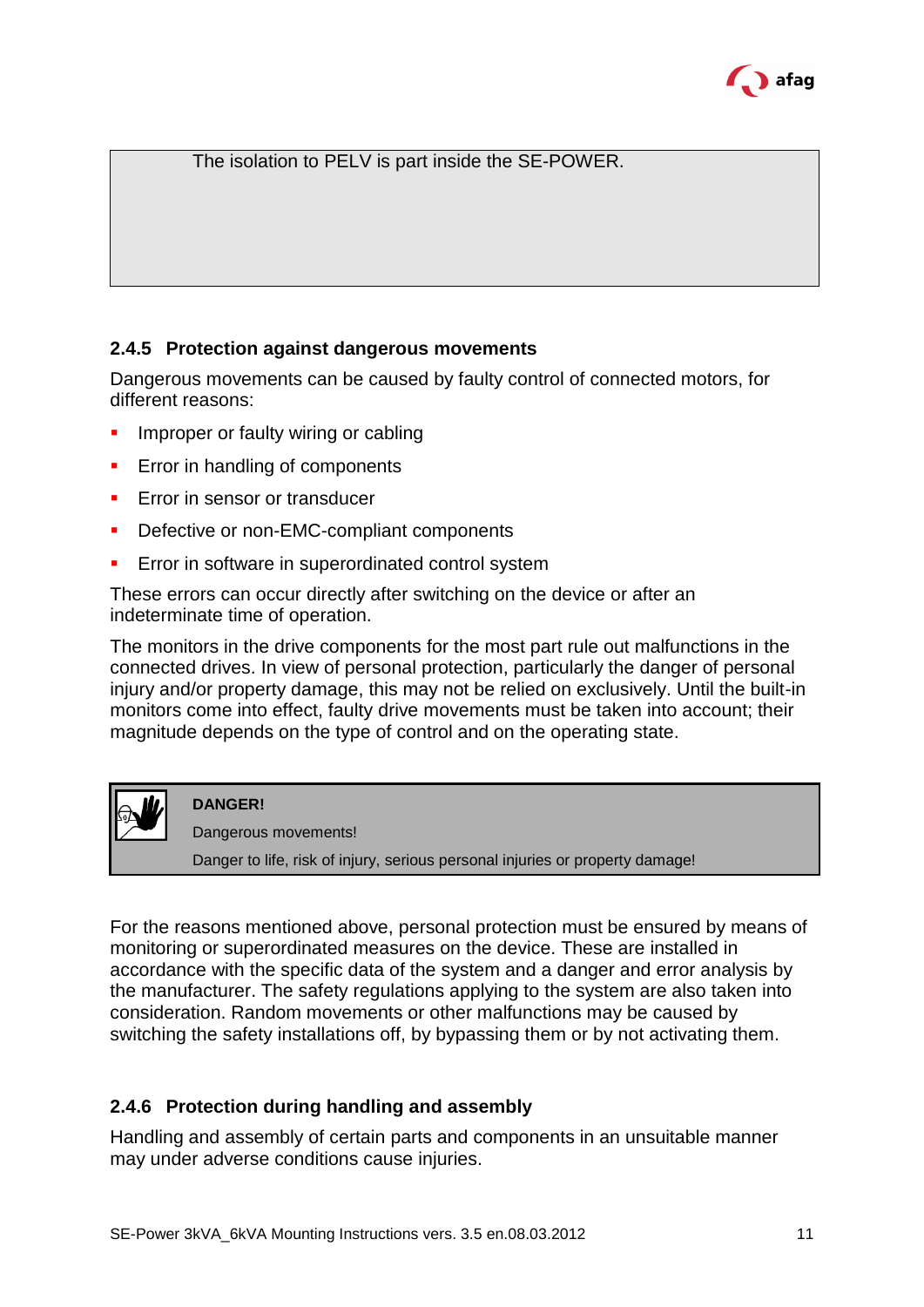



**DANGER!** Risk of injury due to improper handling!

Personal injury due to pinching, shearing, cutting, crushing!

The following general safety notes apply:



Comply with the general setup and safety regulations on handling and assembly.



Use suitable assembly and transportation devices.



Prevent incarcerations and contusions by means of suitable protective measures.



Use suitable tools only. If specified, use special tools.



Use lifting devices and tools appropriately.

If necessary, use suitable protective equipment (e.g. goggles, protective footwear, protective gloves).



Do not stand underneath hanging loads.

Remove leaking liquids on the floor immediately to prevent slipping.

### **2.4.7 Protection against contact with hot parts**



**DANGER!**

Housing surfaces may be hot! Risk of injury! Risk of burning!



Do not touch housing surfaces in the vicinity of heat sources! Danger of burning!



Before accessing devices let them cool down for 10 minutes after switching them off.



Touching hot parts of the equipment such as the housing, which contain heat sinks and resistors, may cause burns!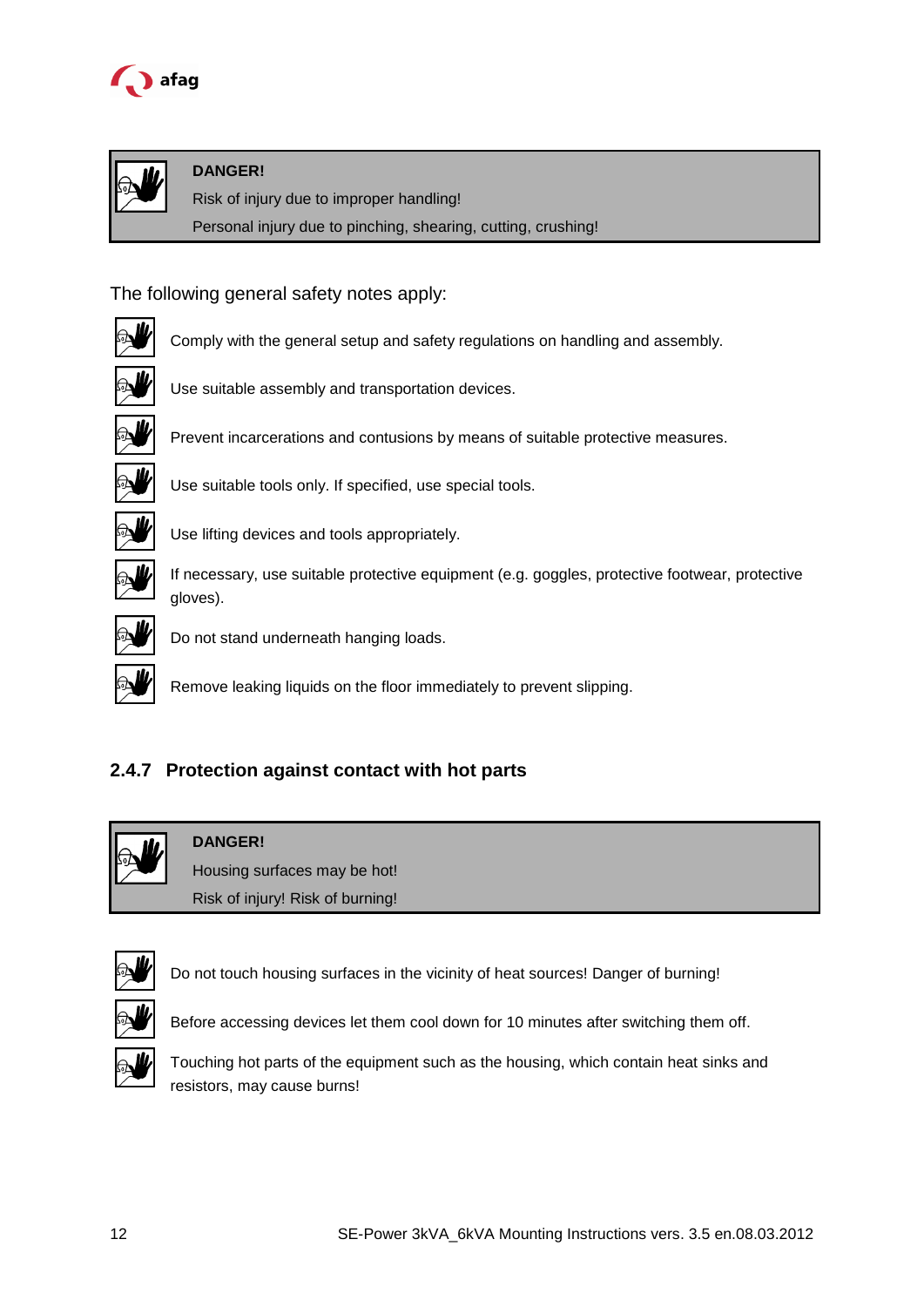

### <span id="page-12-0"></span>**3 Technical data**

| Range                                                                            | <b>SE-POWER 3KVA</b>                              |                                                      | <b>SE-POWER 6KVA</b>                                        |
|----------------------------------------------------------------------------------|---------------------------------------------------|------------------------------------------------------|-------------------------------------------------------------|
| Ambient conditions and qualification:                                            |                                                   |                                                      |                                                             |
| Admissible temperature ranges                                                    | Storage temperature:                              | -25 $\mathrm{^{\circ}C}$ to +70 $\mathrm{^{\circ}C}$ |                                                             |
|                                                                                  | Operating                                         | 0°C to +40°C                                         |                                                             |
|                                                                                  | temperature:                                      | 2,5%/K                                               | +40°C to +50°C at reduced power                             |
| Admissible installation height                                                   | power                                             |                                                      | Up to 1000 m above msl, 1000 to 4000 m above msl at reduced |
| Humidity                                                                         | Relative humidity up to 90%, not bedewing         |                                                      |                                                             |
| Protection class                                                                 | <b>IP20</b>                                       |                                                      |                                                             |
| Pollution degree                                                                 | 1                                                 |                                                      |                                                             |
| CE conformity<br>Low-voltage directive:<br>EMC regulation:<br>Current harmonics: | EN 50 178<br>EN 61 800 $-3$<br>EN 61 000 $-3 - 2$ |                                                      |                                                             |
| Certifications                                                                   | UL 508C: E219816                                  |                                                      |                                                             |
| <b>Dimensions and weight:</b>                                                    |                                                   |                                                      |                                                             |
| Dimensions: H*W*D                                                                |                                                   |                                                      | 250 x 69 x 240 mm                                           |
| Dimensions of the mounting<br>plate                                              |                                                   |                                                      | 334,5 x 63,5 mm                                             |
| Weight                                                                           |                                                   |                                                      | ca. 3,7 kg                                                  |
| Performance data [X9]:                                                           |                                                   |                                                      |                                                             |
| Supply voltage                                                                   |                                                   |                                                      | 3 x 230  480 VAC [+/- 10%], 5060 Hz                         |
| Alternative DC supply<br>60  700 VDC                                             |                                                   |                                                      |                                                             |
| 24V supply                                                                       | 24 VDC [± 20%] (1 A) *)                           |                                                      |                                                             |
| *) plus current consumption of a<br>possibly connected holding<br>brake and I/Os |                                                   |                                                      |                                                             |
| Internal brake resistor [X9]:                                                    |                                                   |                                                      |                                                             |
| Brake resistance internal                                                        |                                                   |                                                      | $68\,\Omega$                                                |
| Pulse power                                                                      |                                                   |                                                      | 8,5 KW                                                      |
| Continuous power                                                                 |                                                   |                                                      | 110W                                                        |
| Threshold limit                                                                  |                                                   |                                                      | 760 V                                                       |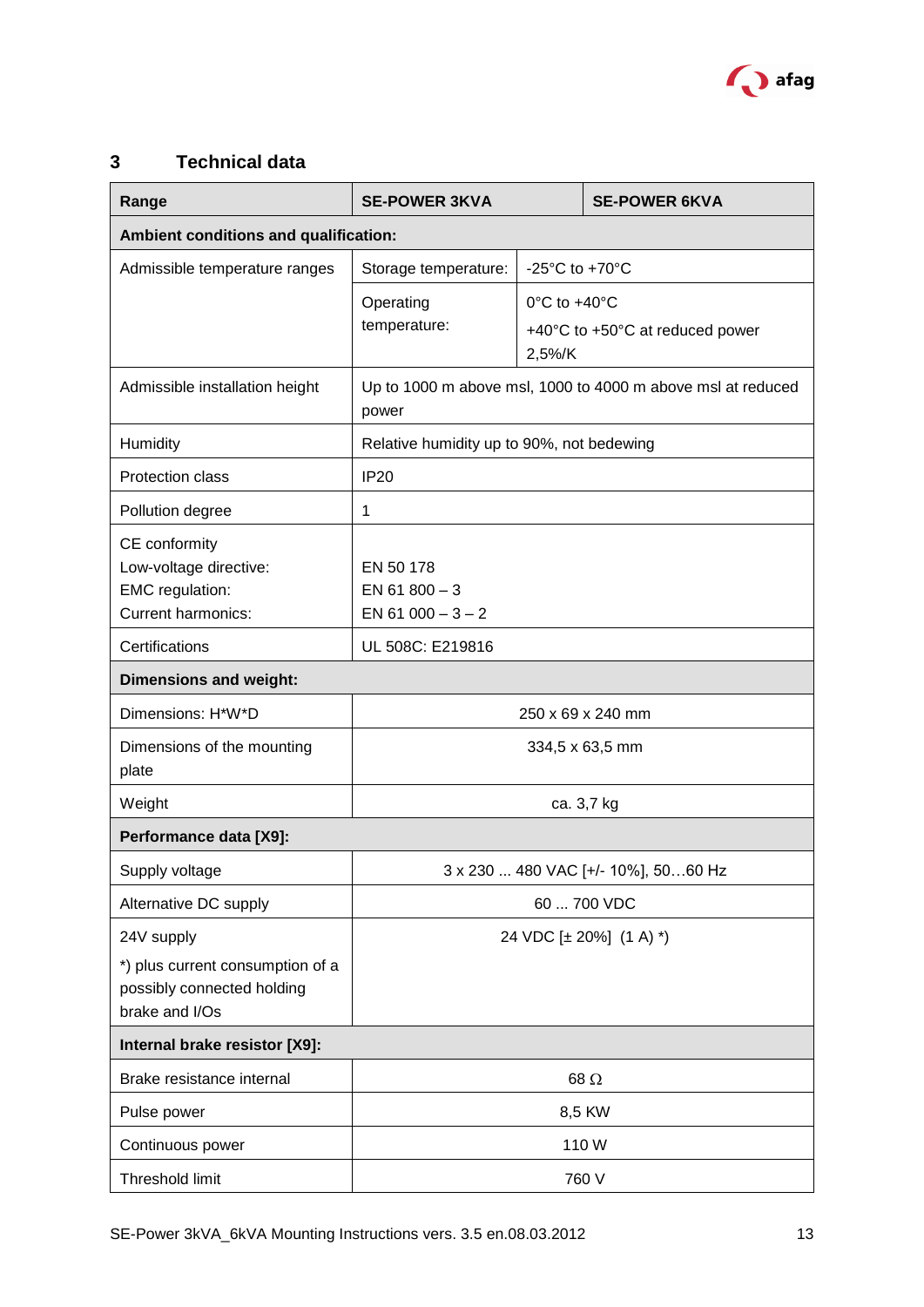

| Range                                                                                                               | <b>SE-POWER 3KVA</b>                                      |  | <b>SE-POWER 6KVA</b>          |  |
|---------------------------------------------------------------------------------------------------------------------|-----------------------------------------------------------|--|-------------------------------|--|
| <b>Motor connection specifications [X6]:</b>                                                                        |                                                           |  |                               |  |
| Specifications for operation with 3x 400 VAC $[\pm 10\%]$ , 50 Hz, with an output stage clock frequency<br>of 5 kHz |                                                           |  |                               |  |
| Output power                                                                                                        | 3 kVA                                                     |  | 6 kVA                         |  |
| Max. output power for 3 s                                                                                           | 6 kVA                                                     |  | 12 kVA                        |  |
| Output current                                                                                                      | 5 $A_{\text{eff}}$                                        |  | 10 $A_{\text{eff}}$           |  |
| Max. output current for 3 s                                                                                         | 15 $A_{\text{eff}}$                                       |  | $20A_{\text{eff}}$            |  |
| Clock frequency                                                                                                     |                                                           |  | max. 12,5 kHz                 |  |
| Max. mains current for<br>continuous operation                                                                      | 5A <sub>eff</sub>                                         |  | 9A <sub>eff</sub>             |  |
| <b>External brake resistor [X9]:</b>                                                                                |                                                           |  |                               |  |
| Brake resistance external                                                                                           |                                                           |  | $>60 \Omega$                  |  |
| Continuous power                                                                                                    |                                                           |  | $\leq 5000$ W                 |  |
| Operating voltage                                                                                                   |                                                           |  | $\geq 800$ V                  |  |
| Maximum motor cable length for interference emission as per EN 61800-3<br>(corresponds to EN 55011, EN 55022):      |                                                           |  |                               |  |
| First ambient<br>Switch cabinet assembly<br>(residential area)                                                      |                                                           |  | $l \leq 50m$                  |  |
| Second ambient<br>(industrial area)                                                                                 |                                                           |  | $l \leq 50m$                  |  |
| Cable capacity of a phase<br>against shield or between two<br>lines                                                 | $C' \leq 200pF/m$                                         |  |                               |  |
| <b>Motor temperature monitoring:</b>                                                                                |                                                           |  |                               |  |
| Digitaler sensor<br>Important note:<br>These contacts do NOT have a<br><b>PELV</b>                                  | Normally closed contact:<br>$\rm R_{cold}$ < 500 $\Omega$ |  | $R_{hot}$ > 100 k $\Omega$    |  |
| (Protective extra-low voltage).                                                                                     |                                                           |  |                               |  |
| Analoger sensor                                                                                                     | Silicon temperature sensor, e.g. KTY81, 82 or similar     |  |                               |  |
|                                                                                                                     | $R_{25} \approx 2000 \Omega$                              |  | $R_{100} \approx 3400 \Omega$ |  |
|                                                                                                                     |                                                           |  |                               |  |
|                                                                                                                     |                                                           |  |                               |  |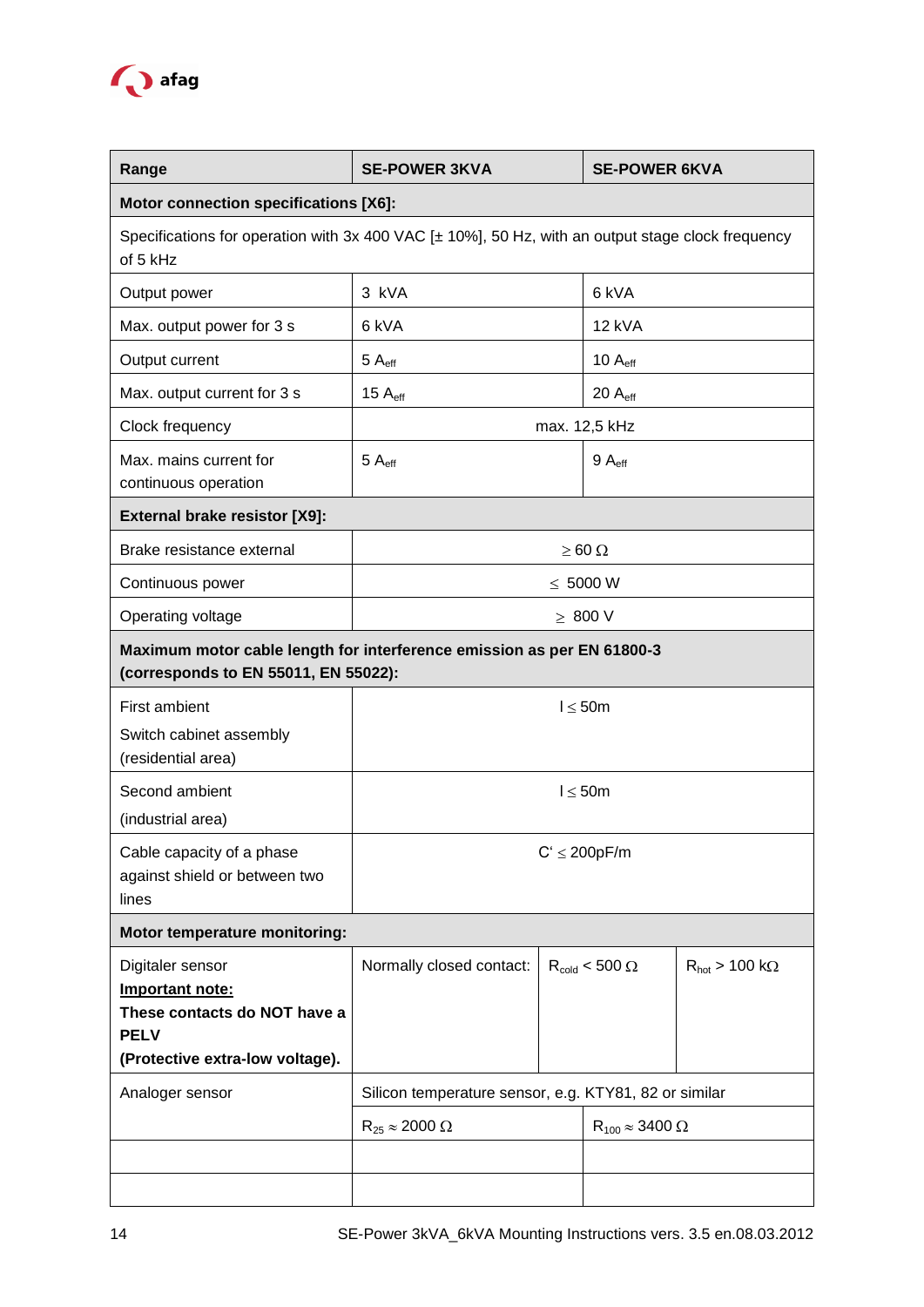

| Range                                                                                                | <b>SE-POWER 3KVA</b>                                                                                                                           | <b>SE-POWER 6KVA</b>                                              |
|------------------------------------------------------------------------------------------------------|------------------------------------------------------------------------------------------------------------------------------------------------|-------------------------------------------------------------------|
| Resolver [X2A]:                                                                                      |                                                                                                                                                |                                                                   |
| Resolution                                                                                           | 16 Bit                                                                                                                                         |                                                                   |
| Delay time signal detection                                                                          | $< 200 \text{ }\mu\text{s}$                                                                                                                    |                                                                   |
| Speed resolution                                                                                     | ca. 4 $min^{-1}$                                                                                                                               |                                                                   |
| Absolute accuracy of angle<br>detection                                                              | < 5 <sup>′</sup>                                                                                                                               |                                                                   |
| Max. rotational speed                                                                                | 16.000 min <sup>-1</sup>                                                                                                                       |                                                                   |
| <b>Encoder evaluation [X2B]:</b>                                                                     |                                                                                                                                                |                                                                   |
| Parameterisable number of<br>encoder lines                                                           | $1 - 2^{18}$ lines/rev                                                                                                                         |                                                                   |
| Angular resolution / Interpolation                                                                   | 10 Bit / period                                                                                                                                |                                                                   |
| Encoder signals A, B                                                                                 | 1 $V_{PP}$ differential; 2.5 V offset                                                                                                          |                                                                   |
| Encoder signal N                                                                                     | 0.2 to 1 $V_{PP}$ differential; 2.5 V offset                                                                                                   |                                                                   |
| Commutation track A1, B1<br>(optional)                                                               | 1 V <sub>PP</sub> differential; 2.5 V offset                                                                                                   |                                                                   |
| Input impedance encoder<br>signals                                                                   | Differential input 120 $\Omega$                                                                                                                |                                                                   |
| Limit frequency                                                                                      | $f_{Limit}$ > 300 kHz (high-res. signal)<br>f <sub>Limit</sub> ca. 10 kHz (commutation track)                                                  |                                                                   |
| Additional communication<br>interface                                                                | EnDat (Heidenhain) and HIPERFACE (Stegmann)                                                                                                    |                                                                   |
| Output supply                                                                                        | Setpoint programmable via software                                                                                                             | 5 V or 12 V; max. 300 mA; currentlimited control via sensor lines |
| Digital inputs and outputs [X1]:                                                                     |                                                                                                                                                |                                                                   |
| Signal level                                                                                         | 24V (8V30V) active high, conforming with EN 1131-2                                                                                             |                                                                   |
| Logic inputs general<br>DIN <sub>0</sub><br>DIN <sub>1</sub><br>DIN <sub>2</sub><br>DIN <sub>3</sub> | Bit $0 \sqrt{ }$<br>Bit 1, $\lambda$<br>Target selection for positioning<br>16 targets selectable from target table<br>Bit 2, $/$<br>Bit $3$ / |                                                                   |
| DIN4                                                                                                 | Control input stage enable at High                                                                                                             |                                                                   |
| DIN <sub>5</sub>                                                                                     | Controller enable at High, clear error high-low transition at Low                                                                              |                                                                   |
| DIN <sub>6</sub>                                                                                     | End switch input 0                                                                                                                             |                                                                   |
| DIN7                                                                                                 | End switch input 1                                                                                                                             |                                                                   |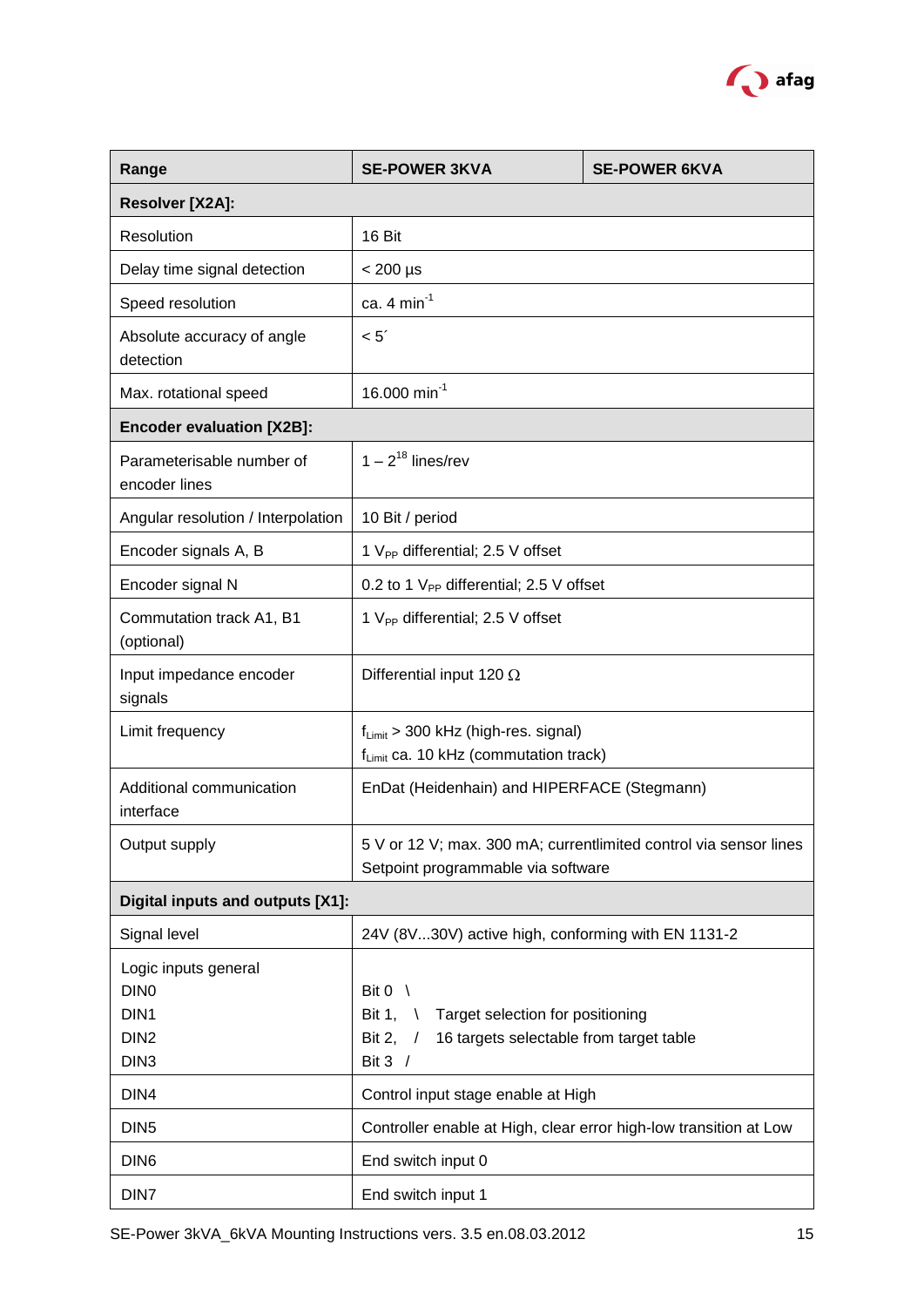

| Range                                             | <b>SE-POWER 3KVA</b>                                                                                                  | <b>SE-POWER 6KVA</b>                                    |  |
|---------------------------------------------------|-----------------------------------------------------------------------------------------------------------------------|---------------------------------------------------------|--|
| DIN <sub>8</sub>                                  | Control signal Start positioning                                                                                      |                                                         |  |
| DIN <sub>9</sub>                                  | Home switch for homing or saving of positions                                                                         |                                                         |  |
| Logic outputs general                             | Galvanically separated, 24V (8V30V) active high                                                                       |                                                         |  |
| DOUT <sub>0</sub>                                 | Operational state                                                                                                     | 24 V, max. 100 mA                                       |  |
| DOUT1                                             | Freely configurable                                                                                                   | 24 V, max. 100 mA                                       |  |
| DOUT <sub>2</sub>                                 | Freely configurable, optional<br>use as input DIN10                                                                   | 24 V, max. 100 mA                                       |  |
| DOUT3                                             | Freely configurable, optional<br>use as input DIN11                                                                   | 24 V, max. 100 mA                                       |  |
| DOUT4 (X6)                                        | Holding brake                                                                                                         | 24 V, max. 2 A                                          |  |
| Analog inputs and outputs [X1]:                   |                                                                                                                       |                                                         |  |
| High-resolution analog input:<br>AIN <sub>0</sub> | $\pm$ 10V input range, 16 Bit, differentially,<br>< 250µs delay time                                                  |                                                         |  |
| Analog input:<br>AIN1                             | Optionally, this input can also<br>be parameterized as digital<br>input DIN AIN1 with a<br>switching threshold at 8V. | $\pm 10V$ , 10 Bit, single ended,<br>< 250µs delay time |  |
| Analog input:<br>AIN <sub>2</sub>                 | Optionally, this input can also<br>be parameterized as digital<br>input DIN AIN2 with a<br>switching threshold at 8V. | $\pm$ 10V, 10 Bit, single ended,<br>< 250µs delay time  |  |
| Analog outputs:                                   | ±10V output range, 9 bit resolution, f <sub>Limit</sub> > 1kHz                                                        |                                                         |  |
| AOUT0 and AOUT1                                   |                                                                                                                       |                                                         |  |
| Incremental encoder input [X10]:                  |                                                                                                                       |                                                         |  |
| parametrierbare Strichzahl                        | $1 - 2^{28}$ lines/rev                                                                                                |                                                         |  |
| Trace signals                                     | As per RS422 specification                                                                                            |                                                         |  |
| Max. input frequency                              | 1000 kHz                                                                                                              |                                                         |  |
| Pulse-direction interface                         | As per RS422 specification                                                                                            |                                                         |  |
| Ausgang Versorgung                                | 5 V, max. 100 mA                                                                                                      |                                                         |  |
| Incremental encoder output [X11]:                 |                                                                                                                       |                                                         |  |
| Number of lines                                   | Programmable 1 - 16384 lines/rev.                                                                                     |                                                         |  |
| <b>Connection level</b>                           | Differential / RS422 specification                                                                                    |                                                         |  |
| Encoder signals A, B, N                           | As per RS422 specification                                                                                            |                                                         |  |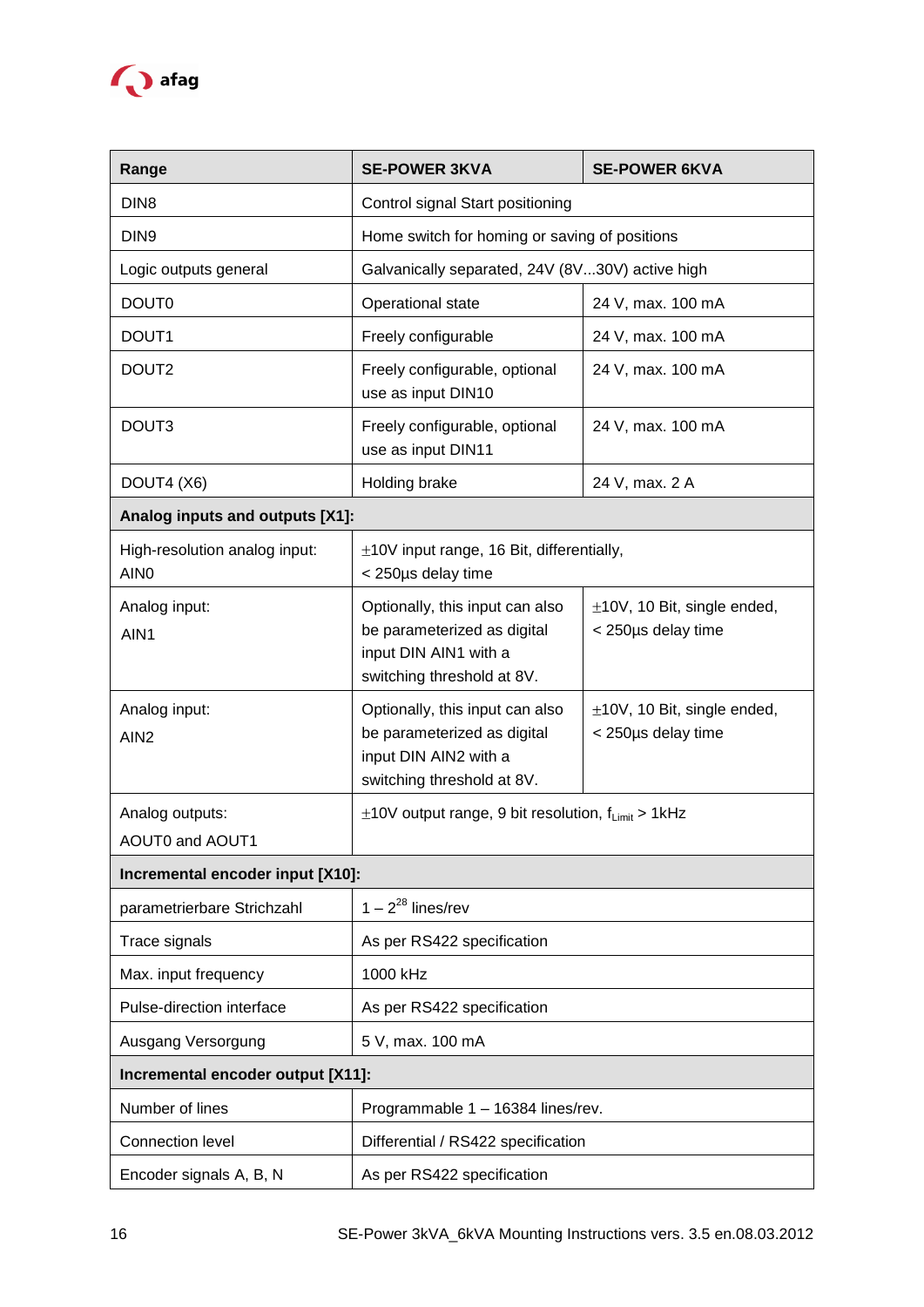

| Range                                    | <b>SE-POWER 3KVA</b>                    | <b>SE-POWER 6KVA</b> |
|------------------------------------------|-----------------------------------------|----------------------|
| speciality                               | N-Trace disconnectible                  |                      |
| Output impedance                         | $R_{\text{a,diff}} = 66 \Omega$         |                      |
| Limit frequency                          | $f_{Limit} > 1,8 \text{ MHz (lines/s)}$ |                      |
| Edge triggering<br>(minimum pulse width) | Can be limited by parameters            |                      |
| Output supply                            | 5 V, max. 100 mA                        |                      |

#### <span id="page-16-0"></span>**4 Mechanical installation**

#### <span id="page-16-1"></span>**4.1 Important notes**

- **Only use the servo positioning controller SE-POWER as a built-in device for** switch cabinets
- **Mounting position vertical with supply lines [X9] on top**
- **Mount to control cabinet plate using a fastening strap**
- **Installation spaces: Keep a minimum distance of 100 mm to other components** each above and underneath the device to ensure sufficient venting.
- **The servo positioning controller SE-POWERmay be installed adjacently in one** switch cabinet without a gap, proper usage and installation on a heat-dissipating rear panel provided. Please note that excessive heat may cause premature aging and/or damaging of the device. In case the servo positioning controller SE-POWERare subject to high thermal stress, a space of 75 mm is recommended!



The connections of the following illustrations for the servo positioning controller SE-Power also apply to the servo positioning controller SE-POWER 3KVA and SE-POWER 6KVA!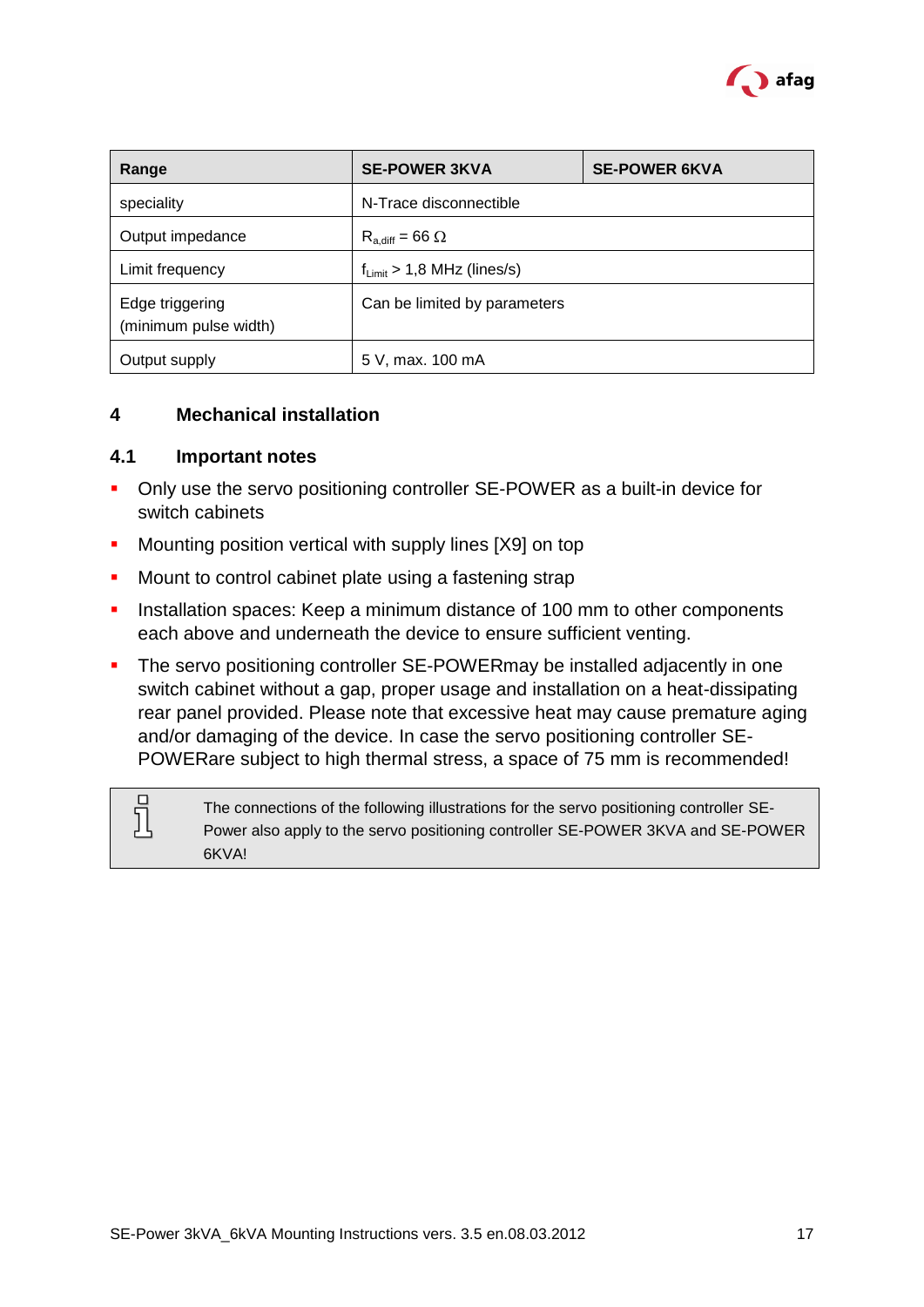

<span id="page-17-0"></span>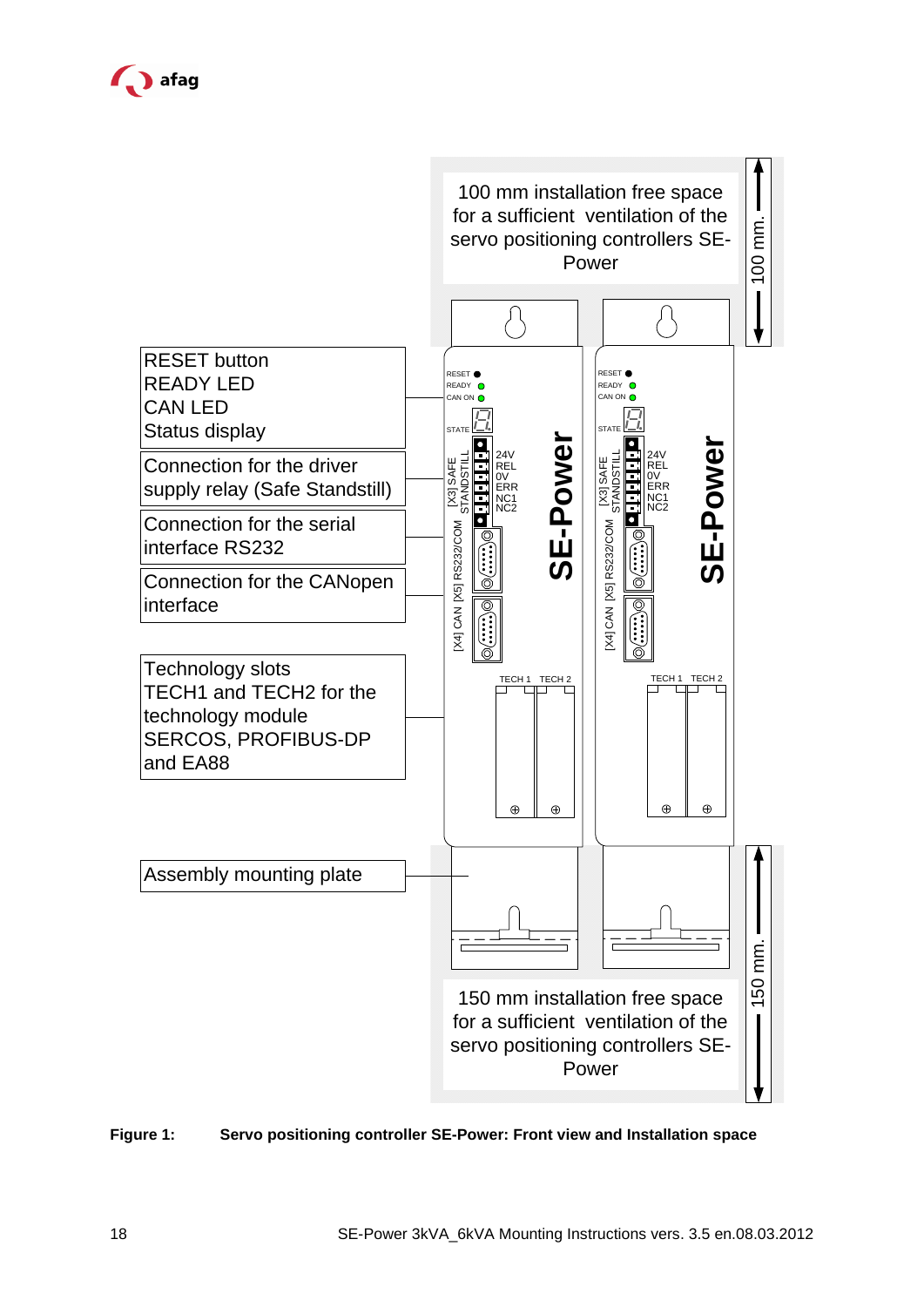

<span id="page-18-1"></span><span id="page-18-0"></span>**Figure 3: Servo positioning controller SE-Power: Top view**

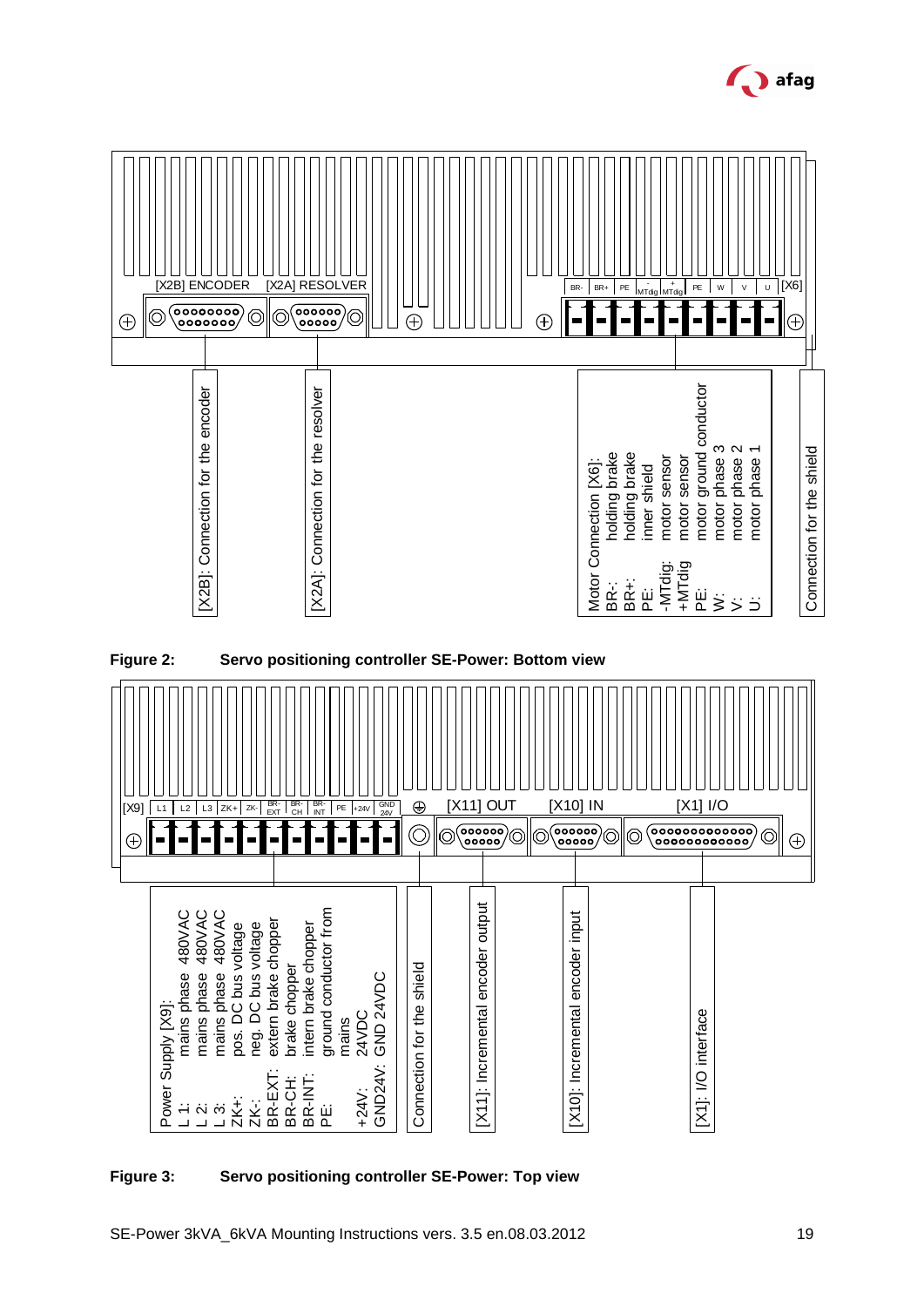

### <span id="page-19-0"></span>**4.2 Mounting**

The servo positioning controller SE-Power has attachment lugs on the top and the bottom of the device. These are used to mount the servo positioning controller vertically to a control cabinet plate. The lugs are part of the cooling body profile, thereby providing optimum heat transmission to the control cabinet plate.

Please use M5 screws for the mounting of the servo positioning controller SE-Power



<span id="page-19-1"></span>**Figure 4: Servo positioning controller SE-Power: Mounting plate**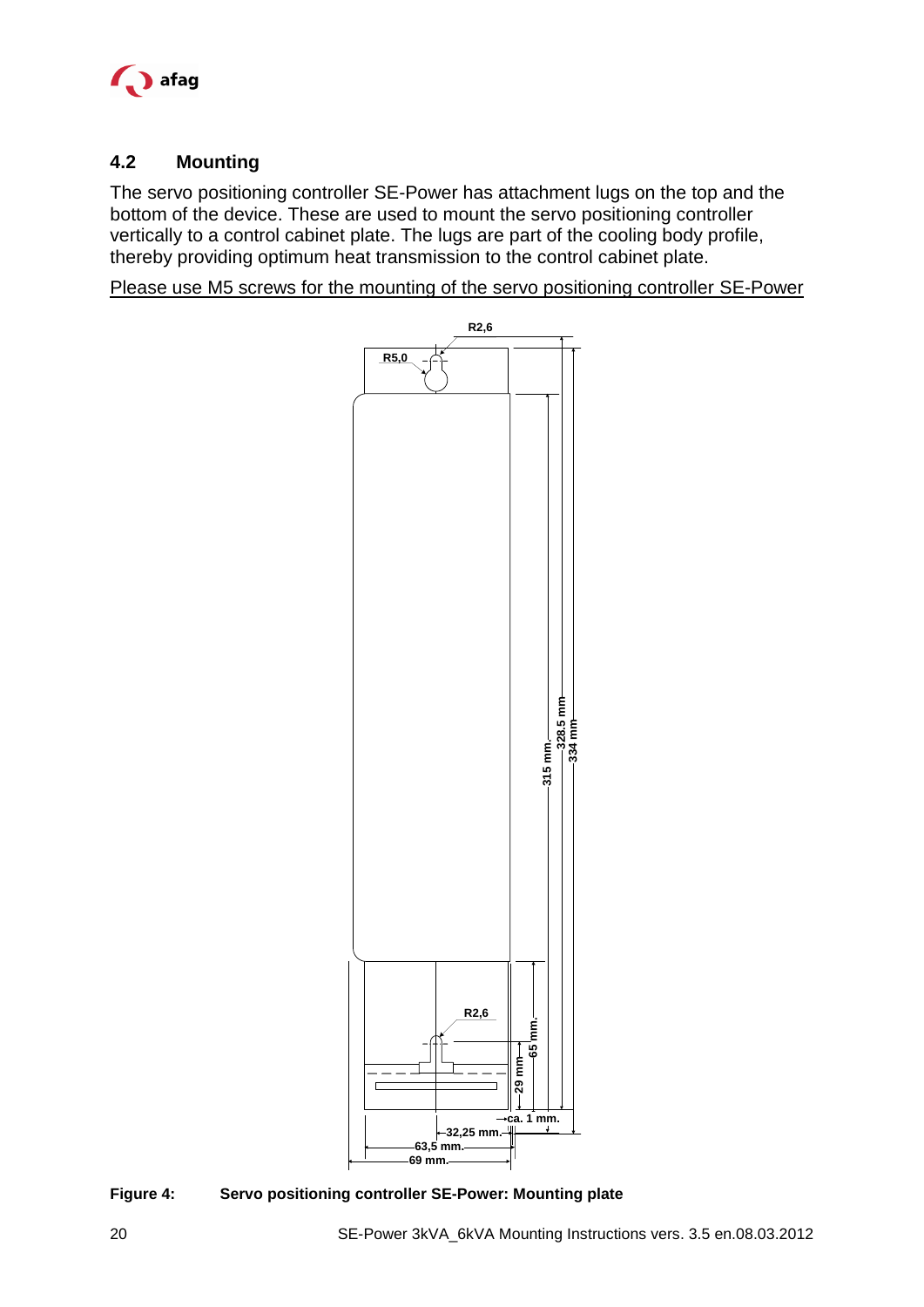

### <span id="page-20-0"></span>**Electrical installation**

# <span id="page-20-1"></span>**5.1 Pin configuration I/O [X1]**

|                | Pin No.<br><b>Denomination</b><br>Value |                   |                           | <b>Specification</b>                           |
|----------------|-----------------------------------------|-------------------|---------------------------|------------------------------------------------|
| 1              |                                         | <b>AGND</b>       | 0V                        | Shield for analog signals, AGND                |
|                | 14                                      | <b>AGND</b>       | 0V                        | Reference potential for analog signals         |
| $\overline{2}$ |                                         | Aln <sub>0</sub>  | $U_{on} = \pm 10V$        | Setpoint input 0, differential, max. 30V input |
|                | 15                                      | #AIn0             | $R_1 \geq 30k\Omega$      | voltage                                        |
| 3              |                                         | Ain1              | $U_{\text{on}} = \pm 10V$ | Setpoint inputs 1 and 2, single ended, max.    |
|                | 16                                      | Ain2              | $R_1 \geq 30k\Omega$      | 30V input voltage                              |
| 4              |                                         | +VREF             | $+10V$                    | Reference output for setpoint potentiometer    |
|                | 17                                      | <b>AMON0</b>      | ±10V                      | Analog monitor output 0                        |
| 5              |                                         | AMON1             | ±10V                      | Analog monitor output 1                        |
|                | 18                                      | $+24V$            | 24V / 100mA               | 24V supply out                                 |
| 6              |                                         | GND24             | corresponding GND         | Reference potential for digital I/Os           |
|                | 19                                      | DI <sub>n0</sub>  | POS Bit0                  | Target selection positioning Bit0              |
| $\overline{7}$ |                                         | DIn1              | POS Bit1                  | Target selection positioning Bit1              |
|                | 20                                      | DIn <sub>2</sub>  | POS Bit2                  | Target selection positioning Bit2              |
| 8              |                                         | DIn3              | POS Bit3                  | Target selection positioning Bit3              |
|                | 21                                      | DIn4              | $FG_E$                    | Power stage enable                             |
| 9              |                                         | DIn <sub>5</sub>  | $FG_R$                    | Controller enable                              |
|                | 22                                      | DI <sub>n6</sub>  | END <sub>0</sub>          | Input end switch 0 (locks $n > 0$ )            |
| 10             |                                         | DIn7              | END1                      | Input end switch 1 (locks $n < 0$ )            |
|                | 23                                      | DI <sub>n</sub> 8 | <b>START</b>              | Input for positioning start                    |
| 11             |                                         | DI <sub>n9</sub>  | <b>SAMP</b>               | High-speed input                               |
|                | 24                                      | DOut0 / READY     | 24V / 100mA               | Output operational                             |
| 12             |                                         | DOut1             | 24V / 100mA               | Output freely programmable                     |
|                | 25                                      | DOut <sub>2</sub> | 24V / 100mA               | Output freely programmable                     |
| 13             |                                         | DOut3             | 24V / 100mA               | Output freely programmable                     |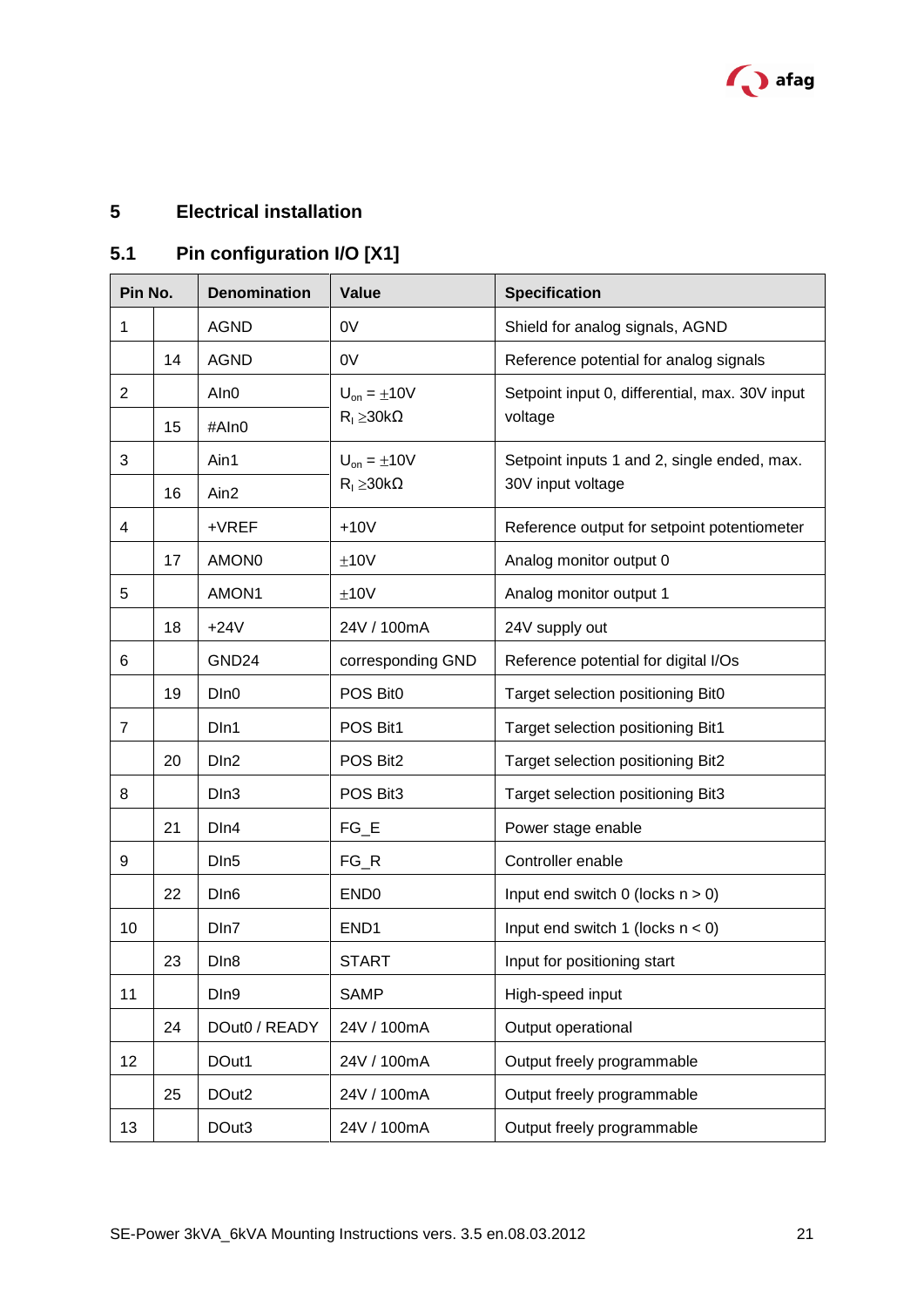

| Pin No. |                | <b>Denomination</b> | Value                                                    | <b>Specification</b>                                           |
|---------|----------------|---------------------|----------------------------------------------------------|----------------------------------------------------------------|
| 1       |                | S <sub>2</sub>      | $3,5VRMS$ / 5-10kHz                                      | SINE trace signal, differential                                |
|         | 6              | S4                  | $R_i > 5k\Omega$                                         |                                                                |
| 2       |                | S <sub>1</sub>      | $3,5VRMS / 5-10kHz$                                      | COSINE trace signal, differential                              |
|         | $\overline{7}$ | S <sub>3</sub>      | $R_i > 5k\Omega$                                         |                                                                |
| 3       |                | <b>AGND</b>         | 0V                                                       | Shield for signal pairs (inner shield)                         |
|         | 8              | MT-                 | <b>GND</b>                                               | Reference potential temperature sensor                         |
| 4       |                | R <sub>1</sub>      | $7V_{RMS}$ / 5-10kHz<br>$I_A \leq 150$ mA <sub>RMS</sub> | Carrier signal for resolver                                    |
|         | 9              | R <sub>2</sub>      | <b>GND</b>                                               |                                                                |
| 5       |                | MT+                 | +3,3V / $\textsf{Ri}=2\textsf{k}\Omega$                  | Motor temperature sensor, normally closed<br>contact, PTC, KTY |

### <span id="page-21-0"></span>**5.2 Pin configuration Resolver [X2A]**



- **The outer shield is always connected to PE (connector housing) on the controller** side.
- The three inner shields are connected on one side of the servo positioning controller SE-POWER to PIN 3 of [X2A].

### <span id="page-21-1"></span>**5.3 Pin configuration Encoder [X2B]**

At the 15-pole D-Sub connection [X2B], motors with encoder can be fed back. The possible incremental encoders for the encoder connection are divided into several groups.

Standard incremental encoders with and without commutation signals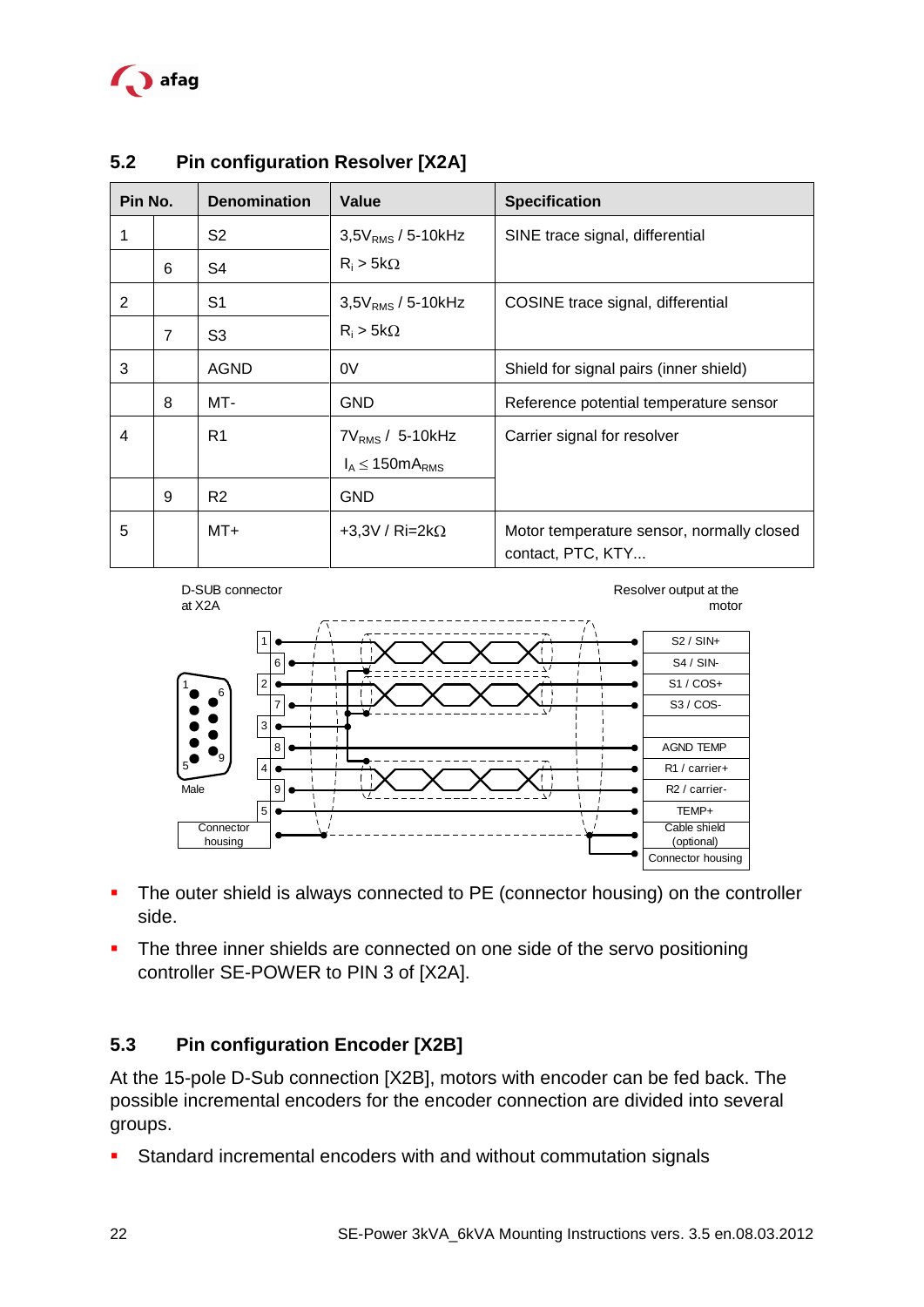|                                                                                      | Pin No            |                |                     | Analog incremental encoder                                         |                     | Digital incremental encoder                                        |
|--------------------------------------------------------------------------------------|-------------------|----------------|---------------------|--------------------------------------------------------------------|---------------------|--------------------------------------------------------------------|
| *) Heidenhain encoder: $A = SIN\_Z0$ ; $B = COS\_Z0$ ; $C = SIN\_Z1$ ; $D = COS\_Z1$ | ᠇                 |                | $\overline{M}$ +    | Motor temperature sensor, normally<br>closed contact, PTC, KTY     | $\overline{1}$      | Motor temperature sensor, normally<br>closed contact, PTC, KTY     |
|                                                                                      |                   | თ              | U_SENS+             | Sensor cables for encoder supply                                   | U_SENS<br>$\ddot{}$ | Sensor cables for encoder supply                                   |
|                                                                                      | $\mathbf{\Omega}$ |                | U_SENS-             |                                                                    | U_SENS-             |                                                                    |
|                                                                                      |                   | $\overline{C}$ | 90                  | Supply voltages for high-resolution<br>incremental encoder         | SC                  | Supply voltages for high-resolution<br>incremental encoder         |
|                                                                                      | ო                 |                | <b>GND</b>          | Reference potential encoder supply<br>and motor temperature sensor | <b>GND</b>          | Reference potential encoder supply<br>and motor temperature sensor |
|                                                                                      |                   | $\tilde{t}$    | œ                   | Reset pulse trace signal (differential)                            | $\mathsf{z}$        | Reset pulse trace signal (differential)                            |
|                                                                                      | 4                 |                | #R                  | from high-resolution incremental<br>encoder                        | #N                  | from high-resolution and digital<br>incremental encoder            |
|                                                                                      |                   | $\frac{1}{2}$  | $COS_2^*$           | COSINE commutation signal                                          | コーエ                 | Phase U hall sensor for commutation                                |
|                                                                                      | 5                 |                | $Z^*$<br>#COS       | (differential) from high-resolution<br>incremental encoder         | $\geq$              | Phase V hall sensor for commutation                                |
|                                                                                      |                   | $\frac{3}{2}$  | $SIN_2^2$           | SINE commutation signal (differential)                             | $\geq \frac{1}{2}$  | Phase W hall sensor for commutation                                |
|                                                                                      | ဖ                 |                | #SIN <sub>Z</sub> 1 | from high-resolution incremental<br>encoder                        |                     |                                                                    |
|                                                                                      |                   | $\overline{4}$ | $COS_2$             | COSINE trace signal (differential) from                            | ⋖                   | A trace signal RS422 (differential)                                |
|                                                                                      | Ľ                 |                | #COS Z0*            | high-resolution incremental encoder                                | #A                  | from digital incremental encoder                                   |
|                                                                                      |                   | $\frac{5}{2}$  | $SIN$ $ZO^*$        | SINE trace signal (differential) from                              | മ                   | B trace signal RS422 (differential)                                |
|                                                                                      | ∞                 |                | #SIN Z0*            | high-resolution incremental encoder                                | #B                  | from digital incremental encoder                                   |

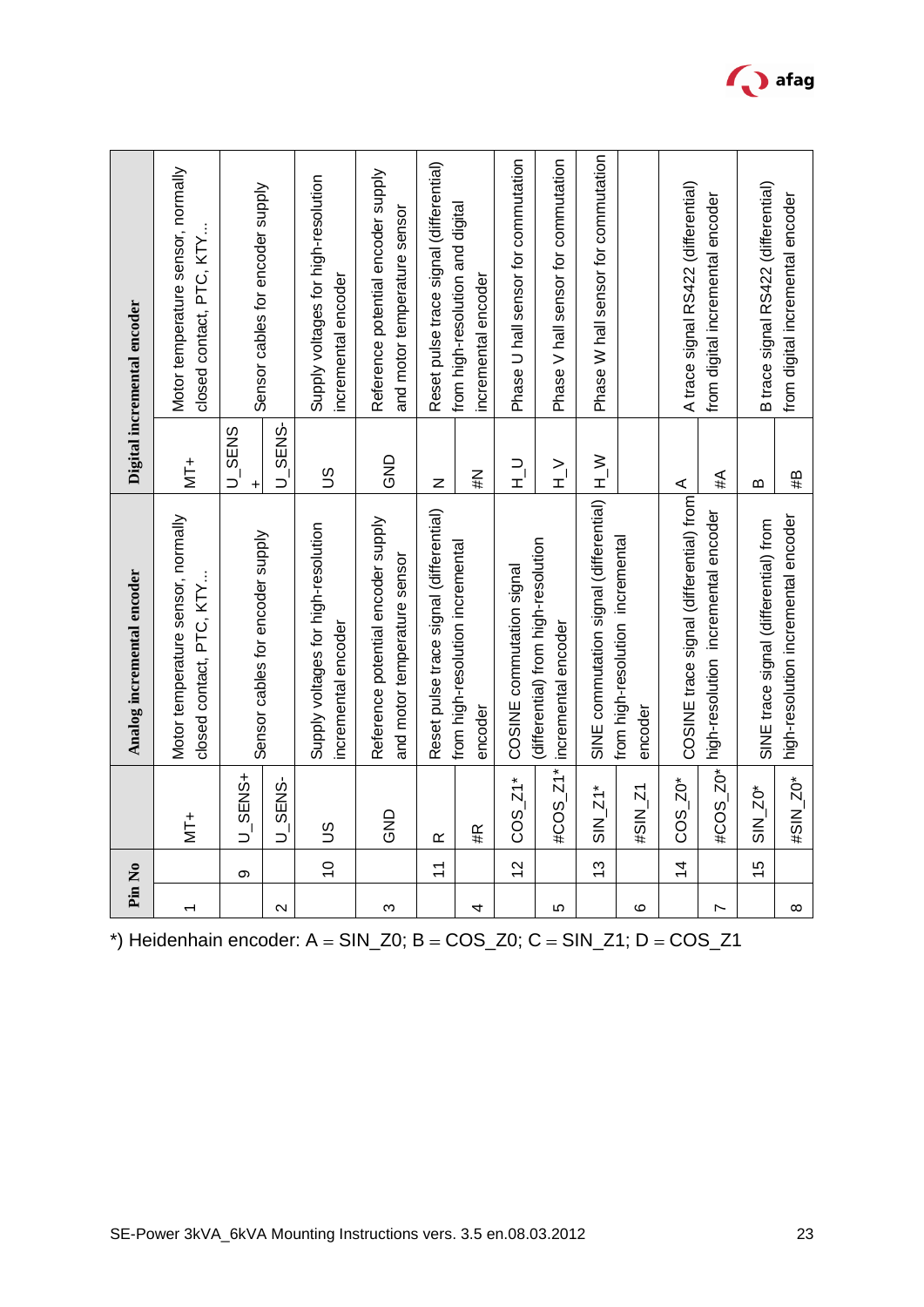

### <span id="page-23-0"></span>**5.4 Pin configuration Safe Standstill [X3]**

Further information to the safety function is in the product manual SE-Power (chapter "Functional safety technology").

| <b>Pin</b><br>No. | Denomina-<br>tion | Value                             | <b>Specification</b>                                                                                    |
|-------------------|-------------------|-----------------------------------|---------------------------------------------------------------------------------------------------------|
|                   | 24V               | 24VDC                             | 24VDC supply, led out<br>(Without safety measures in accordance with category 3:<br>Bridge pin 1 and 2) |
| 2                 | REL.              | 0V / 24VDC                        | Setting and resetting of the relay for interrupting the driver<br>supply of the output stage            |
| 3                 | 0V                | 0V                                | Reference potential for PLC                                                                             |
| 4                 | <b>ERR</b>        | 0V / 24VDC                        | Signalling contact "Error on safety module"                                                             |
| 5                 | NC <sub>1</sub>   | max 50VAC                         | Floating response contact of driver supply;                                                             |
| 6                 | NC <sub>2</sub>   | or 60VDC,<br>switching<br>voltage | normally closed contact                                                                                 |

### <span id="page-23-1"></span>**5.5 Pin configuration CAN [X4]**

| Pin No.<br><b>Denomination</b><br>Value |                |                          | <b>Specification</b> |                                                      |  |  |  |  |  |  |
|-----------------------------------------|----------------|--------------------------|----------------------|------------------------------------------------------|--|--|--|--|--|--|
| 1                                       |                | ۰                        |                      | Not occupied                                         |  |  |  |  |  |  |
|                                         | 6              | <b>GND</b>               | 0V                   | CAN-GND, galvanically connected to GND in controller |  |  |  |  |  |  |
| $\overline{2}$                          |                | <b>CANL</b>              | *)                   | CAN-Low signal line                                  |  |  |  |  |  |  |
|                                         | $\overline{7}$ | CANH                     | $\boldsymbol{r}$     | CAN-High signal line                                 |  |  |  |  |  |  |
| 3                                       |                | <b>GND</b>               | 0V                   | See Pin no. 6                                        |  |  |  |  |  |  |
|                                         | 8              | ٠                        |                      | Not occupied                                         |  |  |  |  |  |  |
| 4                                       |                | $\overline{\phantom{a}}$ | ۰                    | Not occupied                                         |  |  |  |  |  |  |
|                                         | 9              | ۰                        |                      | Not occupied                                         |  |  |  |  |  |  |
| 5                                       |                | Cable shield             | <b>PE</b>            | Connection for cable shield                          |  |  |  |  |  |  |

\*) External terminating resistor  $120\Omega$  required on both ends of the bus

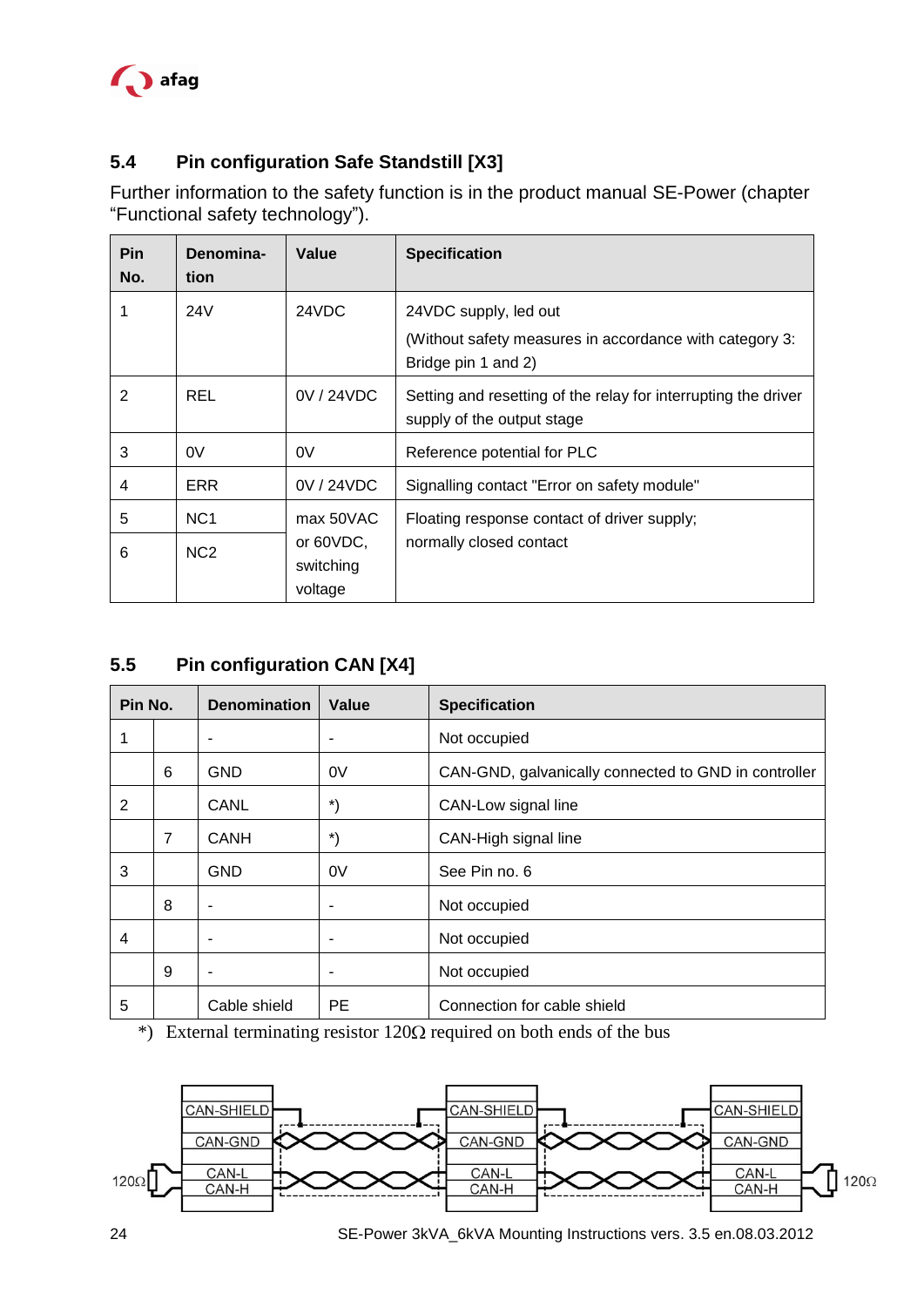

| Pin No. |   | <b>Denomination</b> | Value                       | <b>Specification</b>                                     |  |  |  |  |  |  |
|---------|---|---------------------|-----------------------------|----------------------------------------------------------|--|--|--|--|--|--|
|         |   |                     |                             | Not occupied                                             |  |  |  |  |  |  |
|         | 6 | ۰                   | ۰                           | Not occupied                                             |  |  |  |  |  |  |
| 2       |   | <b>RxD</b>          | 10 V / R <sub>1</sub> > 2kΩ | Receive line, RS232 specification                        |  |  |  |  |  |  |
|         | 7 |                     |                             | Not occupied                                             |  |  |  |  |  |  |
| 3       |   | TxD                 | 10 V / $R_A < 2k\Omega$     | Transmitting line, RS232 specification                   |  |  |  |  |  |  |
|         | 8 |                     |                             | Not occupied                                             |  |  |  |  |  |  |
| 4       |   | +RS485              |                             | Reserve for option RS485 Interface                       |  |  |  |  |  |  |
|         | 9 | -RS485              |                             | Reserve for option RS485 Interface                       |  |  |  |  |  |  |
| 5       |   | <b>GND</b>          | 0V                          | Interfaces GND, galvanically connected to<br><b>DGND</b> |  |  |  |  |  |  |

# <span id="page-24-0"></span>**5.6 Pin configuration RS232 [X5]**

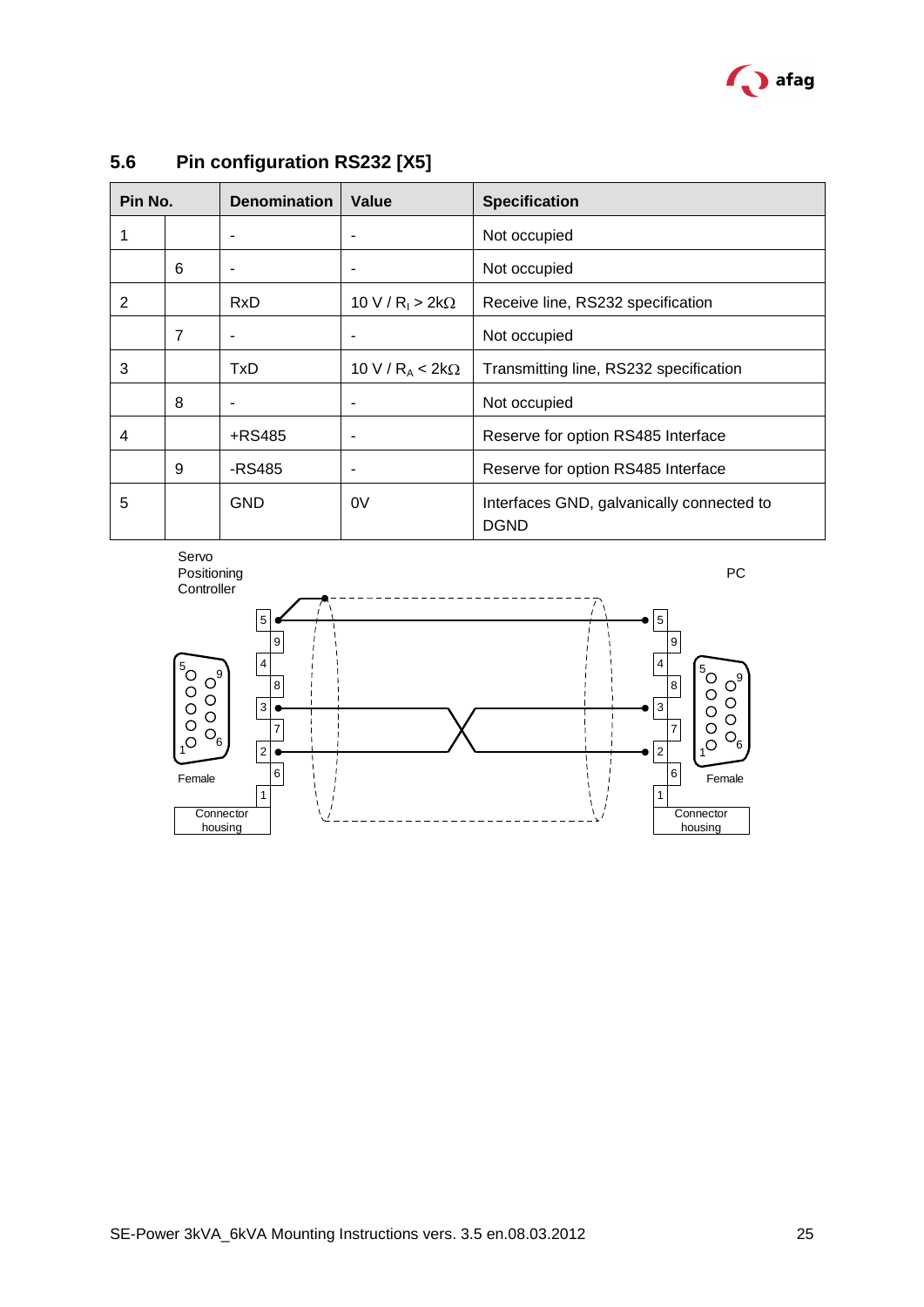



### <span id="page-25-0"></span>**5.7 Wiring diagram Motor [X6] and Power Supply [X9]**

#### <span id="page-25-1"></span>**Figure 5: Connection to power supply [X9] and motor [X6]**

The servo positioning controller SE-POWERis connected to the supply voltage, the motor, the brake resistor and the holding brakes as shown in Figure 5. The operation of the servo positioning controller SE-POWERrequires a 24V supply source for the electronics, which is connected to the terminals +24V and GND24V. The connection to the supply for the power output stage is either made to terminals L1, L2 and L3 for AC supply or to ZK+ and ZK- for DC supply.

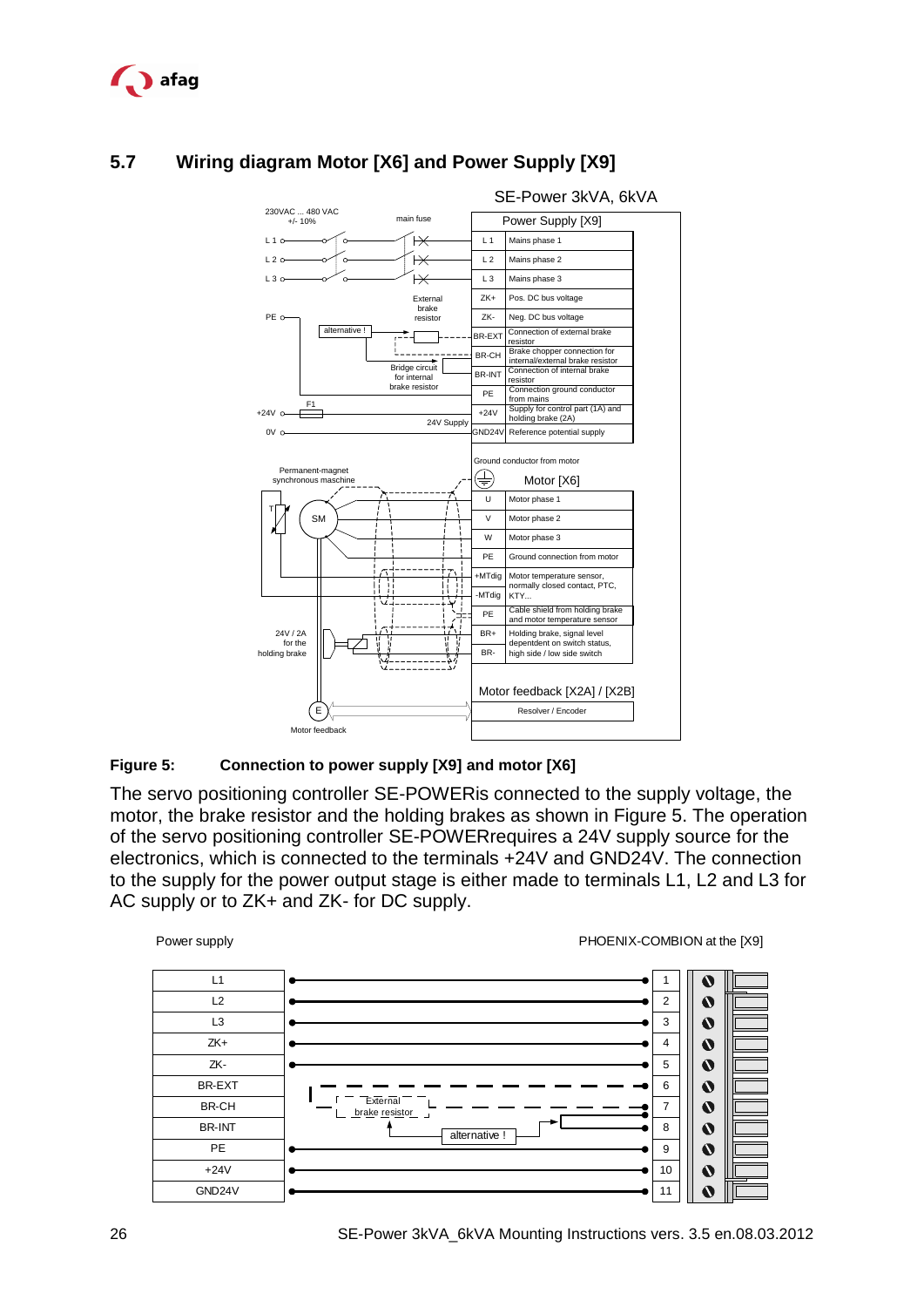

The motor is connected to terminals U,V,W. The motor temperature switch (PTC or normally closed contact) is connected to terminals +Mtdig and –Mtdig, if it is lead into one cable together with the motor phases. If an analog temperature sensor (e.g. KTY81) is used in the motor, it is connected via the encoder cable to [X2A] or [X2B].



- Connect the inner shields to PIN 3; maximum length 40 mm.
- Length of unshielded cores maximum 35 mm.

冗

ี่วิโ

- Connect total shield on controller side flat to PE terminal; maximum length 40 mm.
- Connect total shield on motor side flat to connector or motor housing; maximum length 40 mm.

The cable shield of the motor cable must also be connected to the controller housing (PE screw terminal).

The connection of the shaft encoder via the D-Sub connector to X2A / X2B is roughly shown in Figure 5.

The servo positioning controller SE-POWERmust be connected to ground with its PE connection.

The SE-POWERmust be completely wired first. Only then may the operating voltages for the DC bus and the electronics supply be switched on. In the case of inversed wiring of the operating voltage connections, excessive operating voltage or in the case of confusing the connections for operating voltage and motor the servo positioning controller will be damaged.

The signals for the digitial temperature sensor "-MTdig" (PIN 4) and "+MTdig" (PIN 5) on the motor connector plug [X6] are not situated on safety extra-low voltage (PELV - protective extra-low voltage). The connections are designed for non-PELV temperature sensors . The isolation to PELV is part inside the SE-POWER.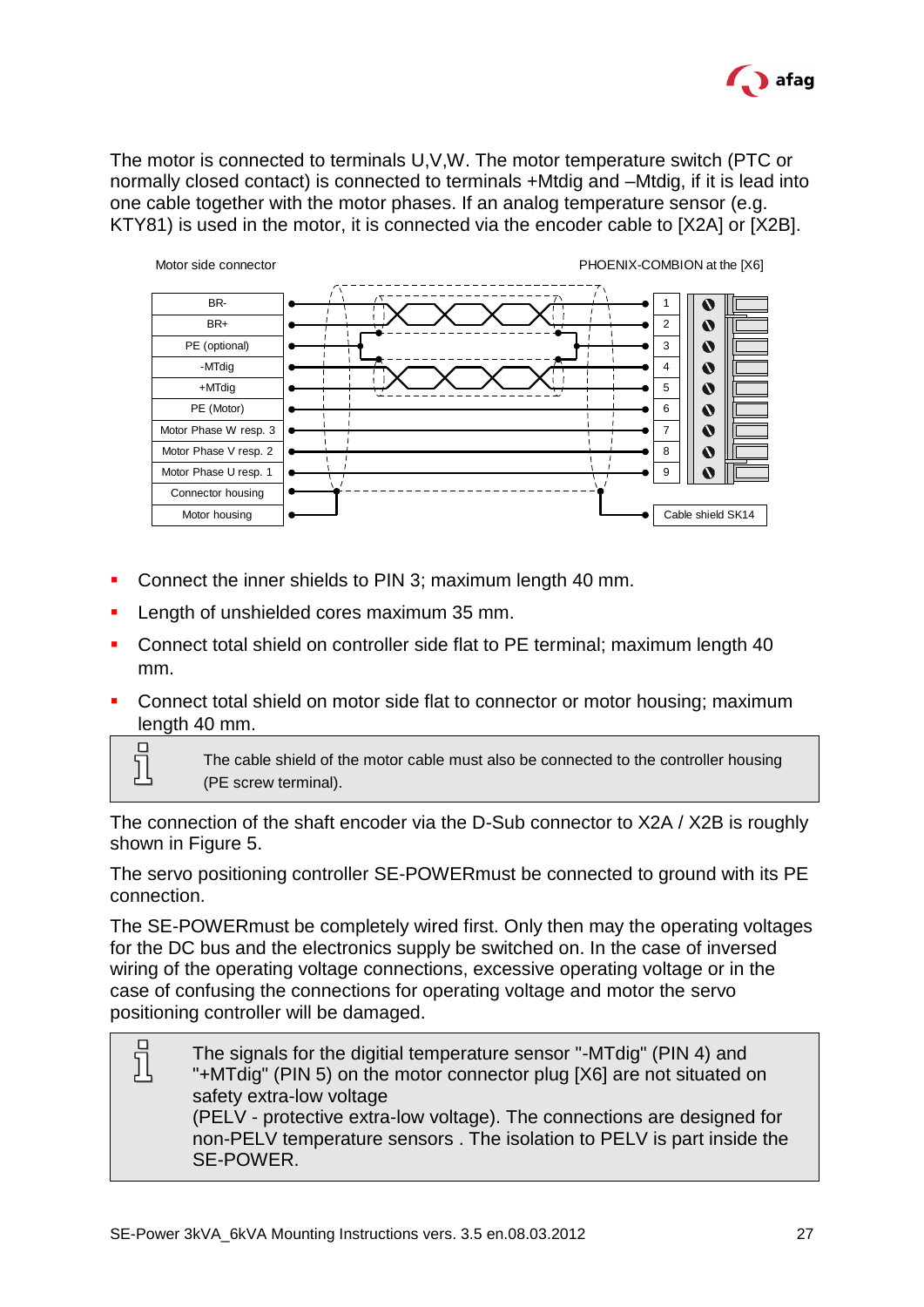

|                | Pin No.<br><b>Denomination</b><br>Value |            |                              | <b>Specification</b>                                                                     |  |  |  |  |  |  |  |
|----------------|-----------------------------------------|------------|------------------------------|------------------------------------------------------------------------------------------|--|--|--|--|--|--|--|
| 1              |                                         | A / CLK    | 5V / $R1 \approx 120\Omega$  | Incremental encoder signal A /<br>Stepper motor signal CLK<br>pos. polarity as per RS422 |  |  |  |  |  |  |  |
|                | 6                                       | #A / #CLK  | 5V / $R1 \approx 120\Omega$  | Incremental encoder signal A /<br>Stepper motor signal CLK<br>neg. polarity as per RS422 |  |  |  |  |  |  |  |
| $\overline{2}$ |                                         | B/DIR      | 5V / $R_1 \approx 120\Omega$ | Incremental encoder signal B /<br>Stepper motor signal DIR<br>pos. polarity as per RS422 |  |  |  |  |  |  |  |
|                | $\overline{7}$                          | #B / #DIR  | 5V / $R_1 \approx 120\Omega$ | Incremental encoder signal B /<br>Stepper motor signal DIR<br>neg. polarity as per RS422 |  |  |  |  |  |  |  |
| 3              |                                         | N          | 5V / $R1 \approx 120\Omega$  | Incremental encoder index pulse N<br>pos. polarity as per RS422                          |  |  |  |  |  |  |  |
|                | 8                                       | #N         | 5V / $R_1 \approx 120\Omega$ | Incremental encoder index pulse N<br>neg. polarity as per RS422                          |  |  |  |  |  |  |  |
| 4              |                                         | <b>GND</b> |                              | Supply GND for encoder                                                                   |  |  |  |  |  |  |  |
|                | 9                                       | <b>GND</b> | $\blacksquare$               | Shield for the connection cable                                                          |  |  |  |  |  |  |  |
| 5              |                                         | <b>VCC</b> | +5V±5% 100mA                 | Auxiliary supply, load with 100mA maximum,<br>short circuit-proof                        |  |  |  |  |  |  |  |

### <span id="page-27-0"></span>**5.8 Pin configuration Incremental Encoder Input [X10]**

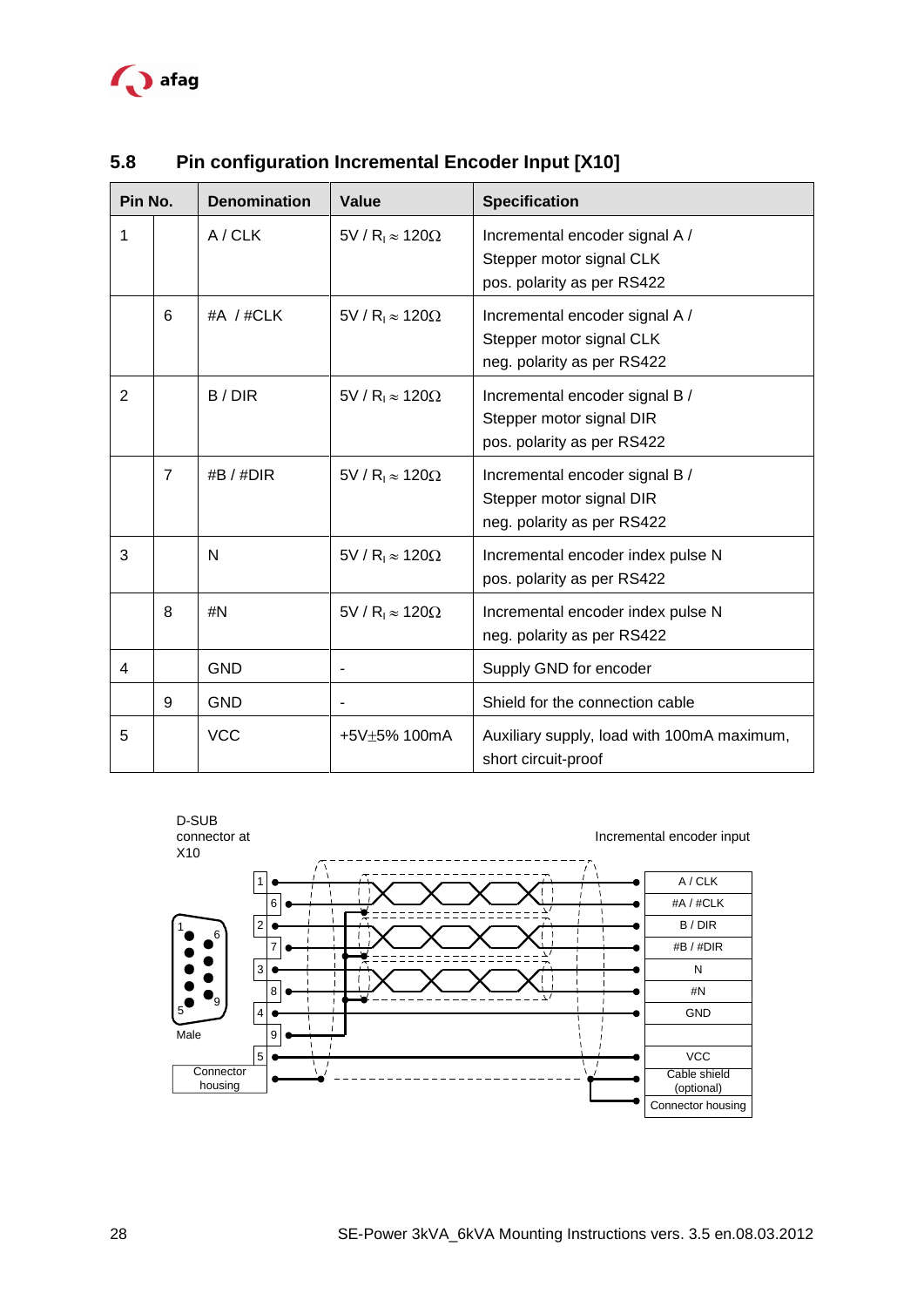

|   | Pin No.<br><b>Denomination</b> |            | Value                              | <b>Specification</b>                                                      |  |  |  |  |  |  |  |
|---|--------------------------------|------------|------------------------------------|---------------------------------------------------------------------------|--|--|--|--|--|--|--|
| 1 |                                | A          | 5V / $R_A \approx 66\Omega$ *)     | Incremental encoder signal A                                              |  |  |  |  |  |  |  |
|   | 6                              | #A         | 5V / $R_A \approx 66\Omega$ *)     | Incremental encoder signal #A                                             |  |  |  |  |  |  |  |
| 2 |                                | B          | 5V / $R_A \approx 66\Omega$ *)     | Incremental encoder signal B                                              |  |  |  |  |  |  |  |
|   | $\overline{7}$                 | # $B$      | 5V / $R_A \approx 66\Omega$ *)     | Incremental encoder signal #B                                             |  |  |  |  |  |  |  |
| 3 |                                | N          | 5V / $R_A \approx 66\Omega$ *)     | Incremental encoder index pulse N                                         |  |  |  |  |  |  |  |
|   | 8                              | #N         | 5V / $R_A \approx 66\Omega$ *)     | Incremental encoder index pulse #N                                        |  |  |  |  |  |  |  |
| 4 |                                | <b>GND</b> |                                    | Reference GND for encoder                                                 |  |  |  |  |  |  |  |
|   | 9                              | <b>GND</b> | ٠                                  | Shield for connection cable                                               |  |  |  |  |  |  |  |
| 5 |                                | <b>VCC</b> | +5V $\pm$ 5%<br>100 <sub>m</sub> A | Auxiliary supply, to be loaded with maximal<br>100mA, short-circuit-proof |  |  |  |  |  |  |  |

<span id="page-28-0"></span>**5.9 Pin configuration Incremental Encoder Output [X11]**

 $*$ ) The value for  $R_A$  is the differential output resistance



### <span id="page-28-1"></span>**6 EMC-compliant cabling**

The following must be considered for an EMC-compliant setup of the drive system:

- **IF** In the first environment, the servo positioning controller SE-POWERmust be installed in a steel switch cabinet. In most cases a standard model will sufficiently attenuate emitted interference. The cable shields must be connected with the switch cabinet housing by means of metal cable glands.
- In the second environment the servo positioning controller SE-POWERcan also be used without a steel control cabinet. Installation in a control cabinet (possibly plastic), however, is still necessary to guarantee proper usage.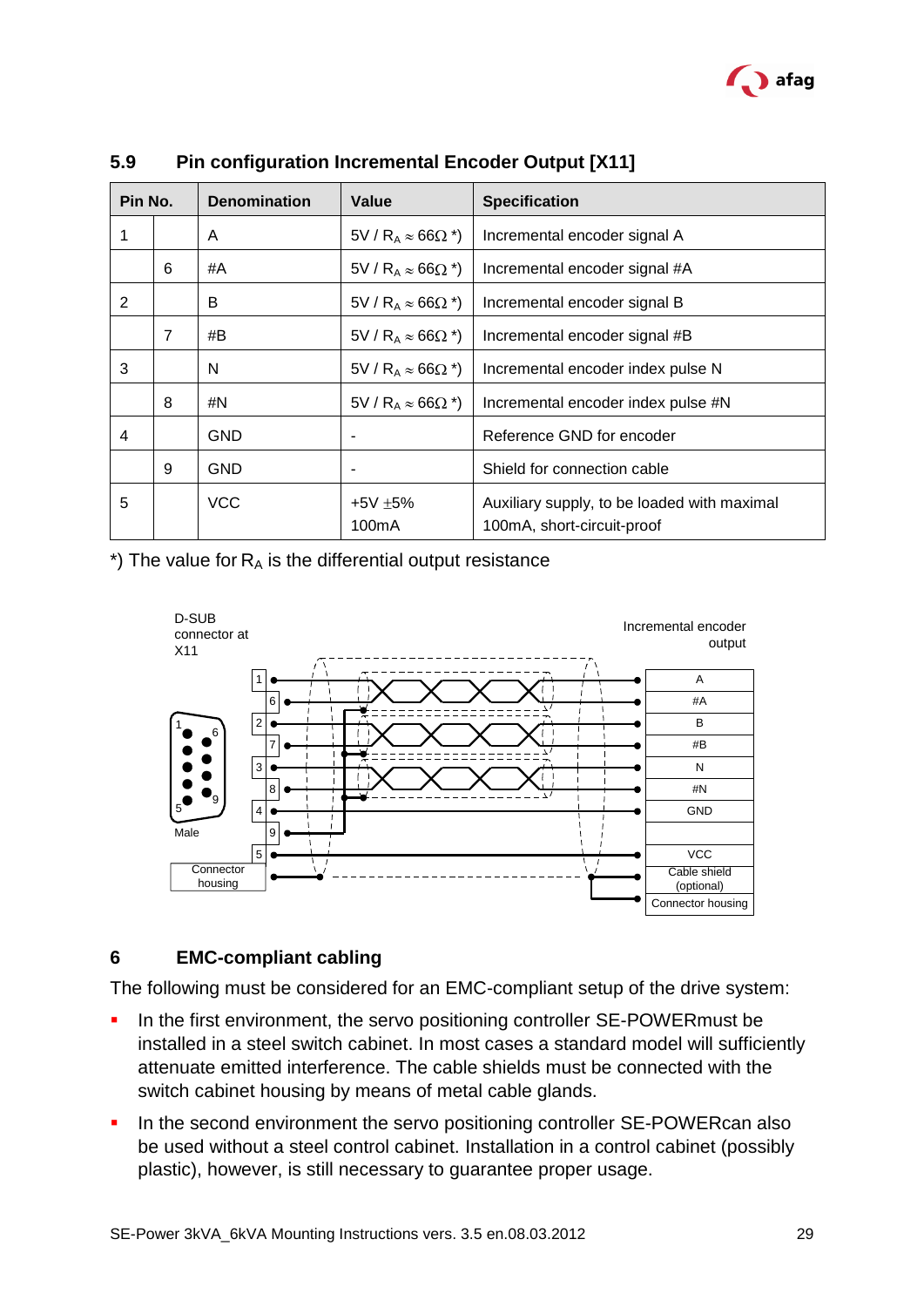

- The control cabinet bed plate must be conducting (zinc-coated design). The imperative central grounding point should also be located on the control cabinet bed plate.
- **The signal lines must be as far away from the power cables as possible. They** should not be placed parallel. If intersections cannot be avoided, they should be perpendicular (i.e. at a 90° angle), if possible.
- I In order to keep the leakage currents and the losses in the motor connection cable as small as possible, the servo positioning controller SE-POWERshould be located as close to the motor as possible (see also the following chapter).
- The shield of the motor cable is connected to the housing of the servo positioning controller SE-POWER(shield connection terminal). In the first environment the shield of the motor cable also has to be connected to the control cabinet housing by means of metal cable glands.
- The mains-end PE connection is connected to the PE connection point of the supply connection [X9].
- The inner PE conductor of the motor cable is connected to the PE connection point of the motor connection [X6].
- **Motor cable and angle encoder cable must be shielded.**
- **Unshielded signal and control lines should not be used. If their use is inevitable** they should at least be twisted.
- **E** ven shielded cables will inevitably have short unshielded ends (unless shielded connector housings are used). In general, the following applies:
- Connect the inner shields to the corresponding pins of the connectors; Maximum length 40 mm.
	- **Length of the unshielded cores 35 mm maximum.**
	- **Connect the total shield on the controller side flat to the PE terminal;** Maximum length 40 mm.
	- **Connect the total shield on the motor side flat to the connector housing or** motor housing; Maximum length 40 mm.



#### **DANGER!**

For safety reasons, all PE ground conductors must be connected prior to initial operation.

The EN 50178 regulations for protective earthing must be complied with during installation!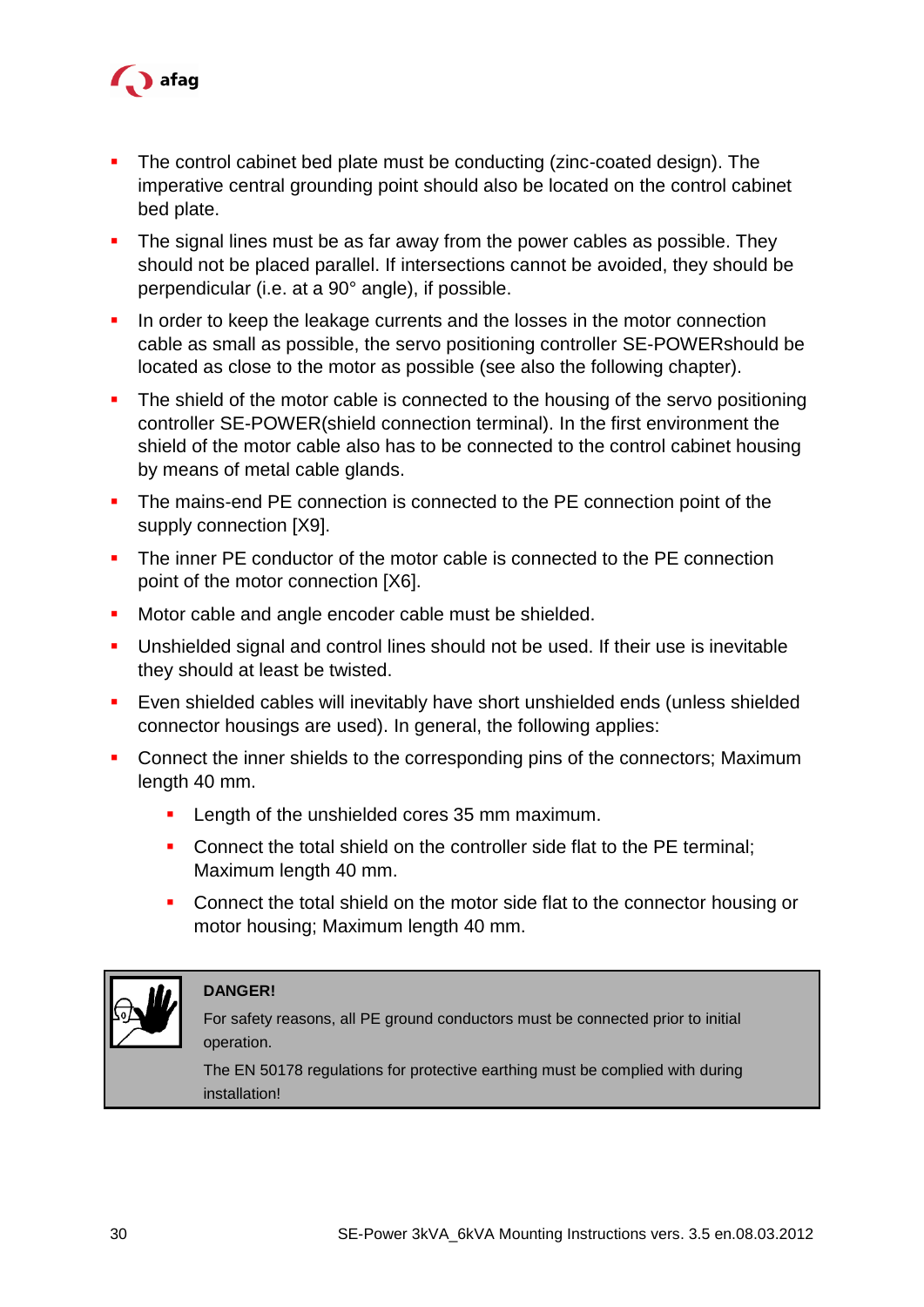

### <span id="page-30-0"></span>**6.1 Operation with long motor cables**

If certain applications require long motor cables and/or if incorrect motor cables with inadmissibly high cable capacities are used, the filters may be thermally overloaded. To avoid these problems, we recommend the following for applications requiring long motor cables:

- As of a cable length of more than 50 m, only use cable with less than 150 pF/m (capacitance per unit length) between the motor phase and the shield! (Please contact your motor cable supplier if necessary)
- **Lower the power stage clock frequency when using cable lengths of 50 m or** longer.

Both measures are also good for the EMC behavior of the entire drive: The servo positioning controller generates less and less severe interference and the emission of interference into the mains is reduced.

### <span id="page-30-1"></span>**7 Information concerning UL**

In respect to the UL approval of the SE-Power 3kVA and SE-Power 6kVA further information are given in this chapter.

 The SE-Power 3kVA and SE-Power 6kVA is listed according to UL508C, File E219816

### <span id="page-30-2"></span>**7.1 Circuit protection**

Branch Circuit Protection has to be provided in the field. The following fuse sizes shall be used.

Listed Circuit Breaker according UL 489, rated 480Y/277 Vac, 16 A, SCR 10 kA.

### <span id="page-30-3"></span>**7.2 Wiring and environment regards**

Use 60/75 or 75 °C copper (CU) wire only.

The terminal tightening torque is 0.5...0.6 Nm.

To be used in a Pollution Degree 2 environment only.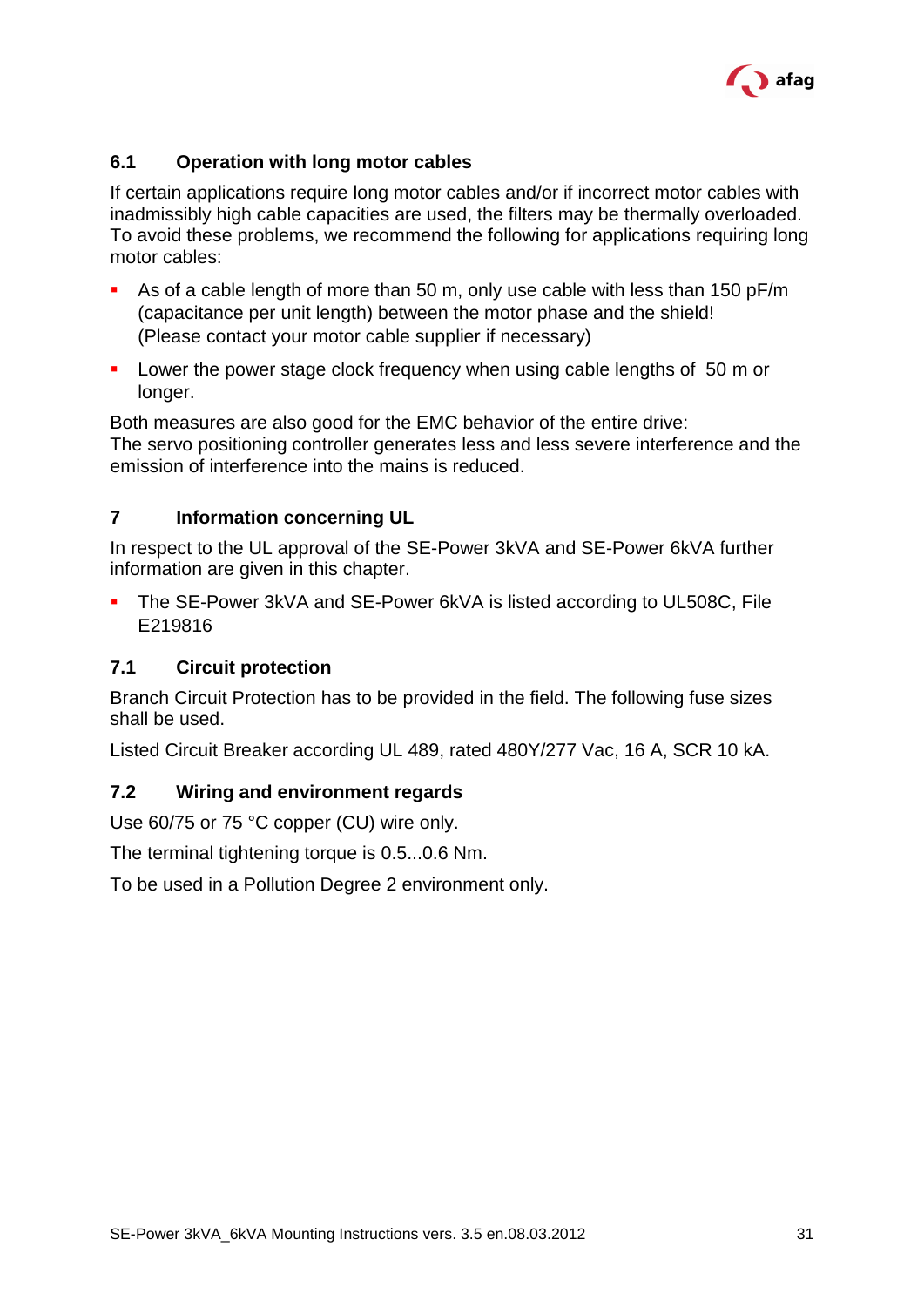

### <span id="page-31-0"></span>**8 Operation**

The Servo Controller SE-Power was pre-parameterized in the House of Afag with the corresponding parameters. There's no further parameterization of regulator parameters required.

 $\Box$ ĭ All regulator parameters was saved on the corresponding Servo Controller by Afag, there's no further parameterization required.

If you have multiple controllers and axes in use, are they explicit identifiable by the labelling.

<span id="page-31-1"></span>

**Figure 6: Servo Controller: Labelling Order**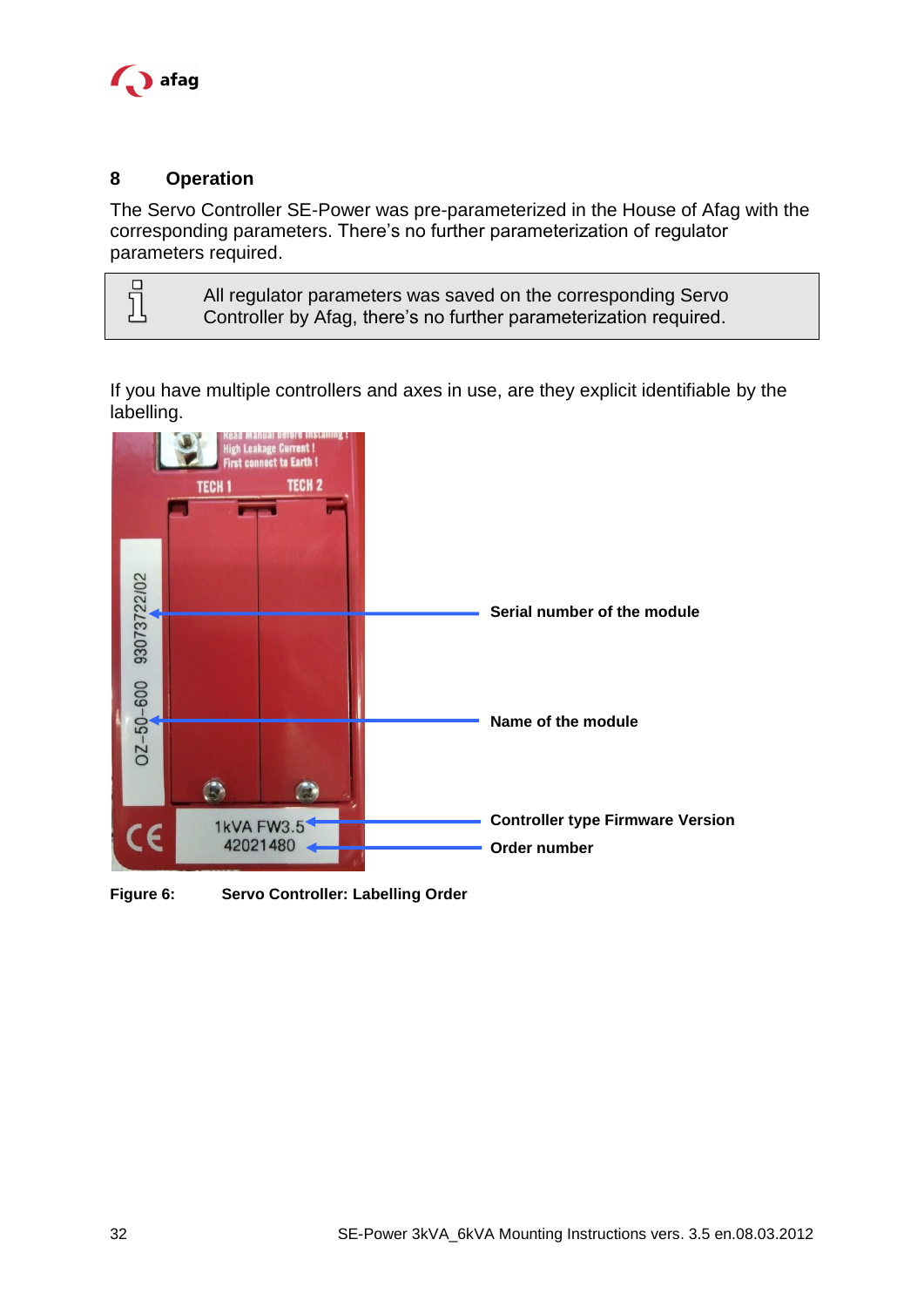

#### <span id="page-32-0"></span>**8.1 Step-by-Step**

- **Connect the Servo Contoller according to the previous description.**
- Switch on the 24VDC supply.
- **Connect the Programming Interface with your PC and start the Software SE-Commander**
- Move the axis manually a defined stroke and compare it with the display of the actual position in the SE-Commander.
- **Swich on the DC-Bus Voltage**
- Now you can use the activated buttons in the SE-Commander for operating.

The detailed description you will find in the document: SE-Power Software manual.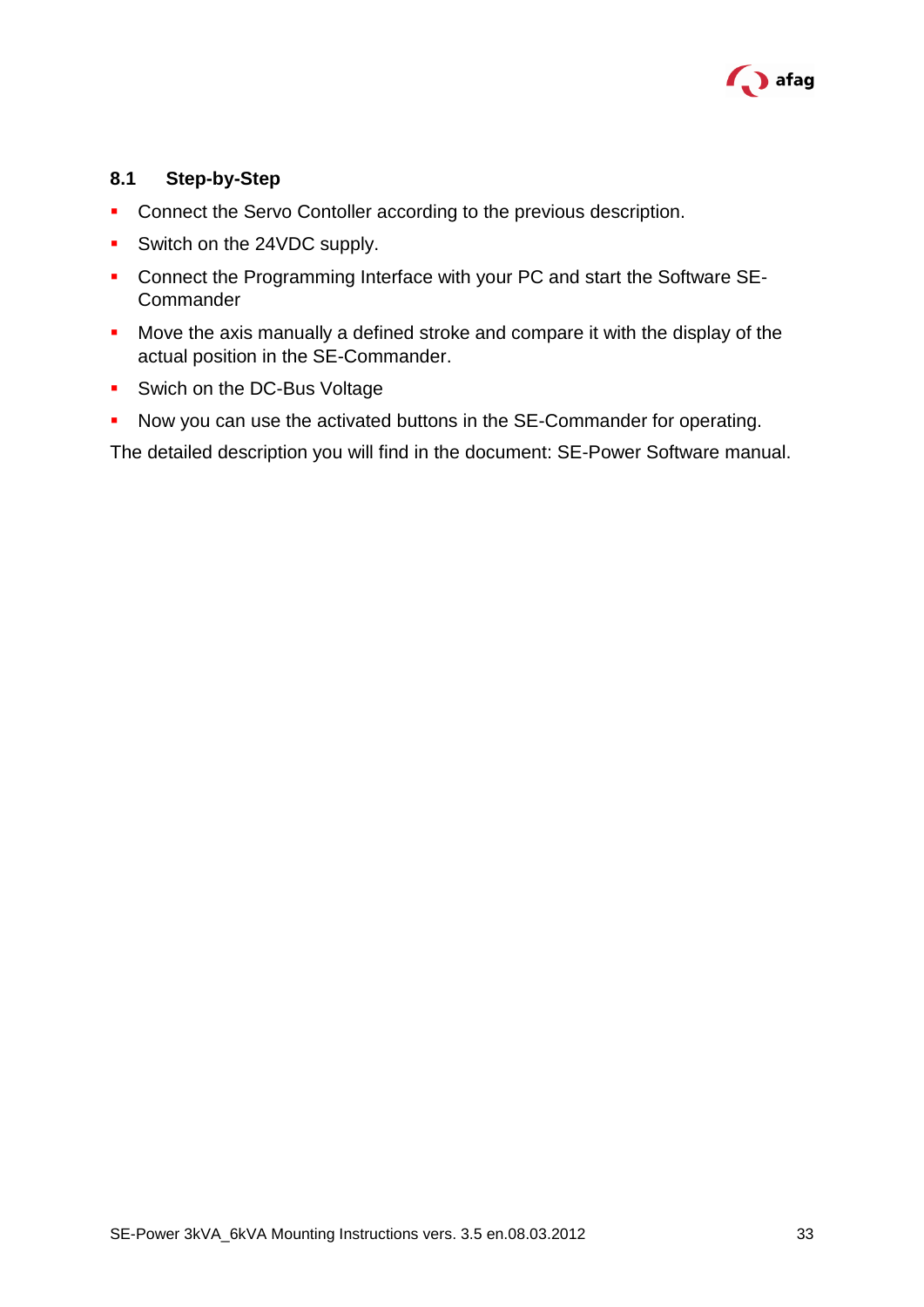

### **9 Programming (over digital I/O's)**

#### **Example to drive to position 3**

<span id="page-33-0"></span>

| Pos Bit 0                                   | DIN <sub>0</sub>  |  |  |  |  |  |  |  |  |  |  |  |
|---------------------------------------------|-------------------|--|--|--|--|--|--|--|--|--|--|--|
| Pos Bit 1                                   | DIN <sub>1</sub>  |  |  |  |  |  |  |  |  |  |  |  |
| Pos Bit 2                                   | DIN <sub>2</sub>  |  |  |  |  |  |  |  |  |  |  |  |
| Pos Bit 3                                   | DIN <sub>3</sub>  |  |  |  |  |  |  |  |  |  |  |  |
| power stage enable                          | DIN <sub>4</sub>  |  |  |  |  |  |  |  |  |  |  |  |
| controller enable                           | DIN <sub>5</sub>  |  |  |  |  |  |  |  |  |  |  |  |
| start positioning                           | DIN 9             |  |  |  |  |  |  |  |  |  |  |  |
| start homing                                | DIN AIN 1         |  |  |  |  |  |  |  |  |  |  |  |
| set - up mode                               | DIN AIN 2         |  |  |  |  |  |  |  |  |  |  |  |
| ready                                       | DOUT 0            |  |  |  |  |  |  |  |  |  |  |  |
| homing active                               | DOUT <sub>1</sub> |  |  |  |  |  |  |  |  |  |  |  |
| in position                                 | DOUT <sub>2</sub> |  |  |  |  |  |  |  |  |  |  |  |
| remaining distance<br>(see software manual) | DOUT <sub>3</sub> |  |  |  |  |  |  |  |  |  |  |  |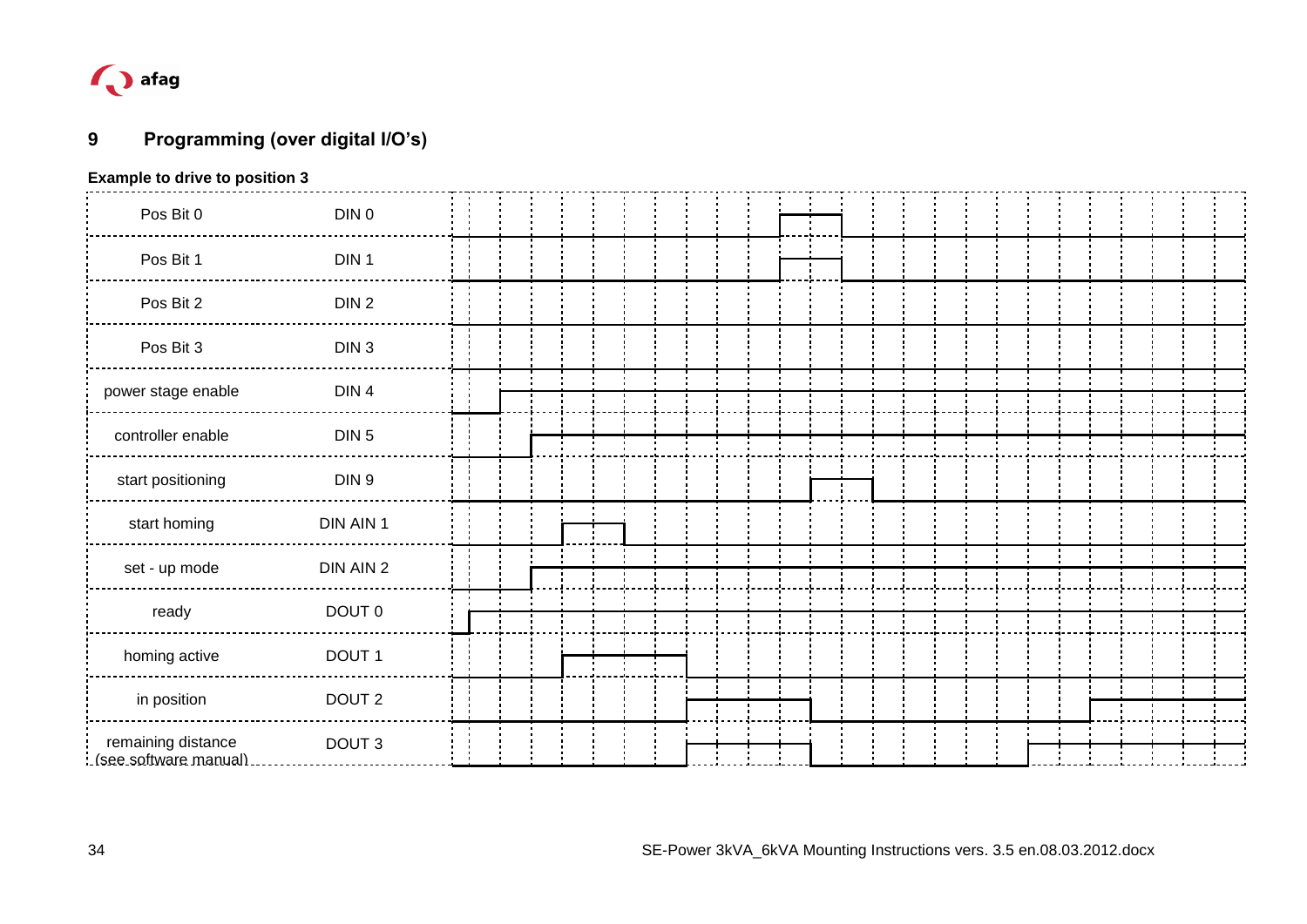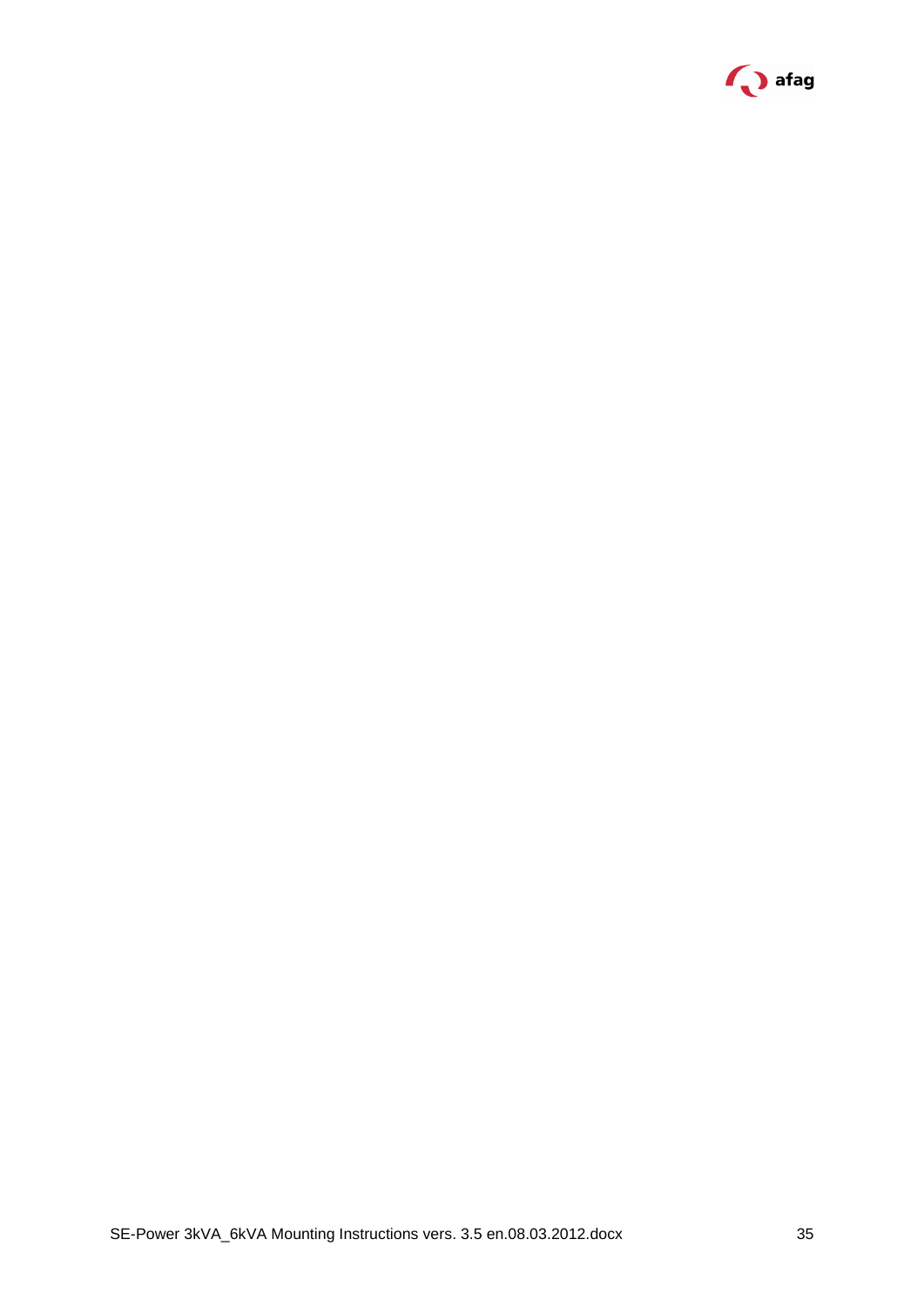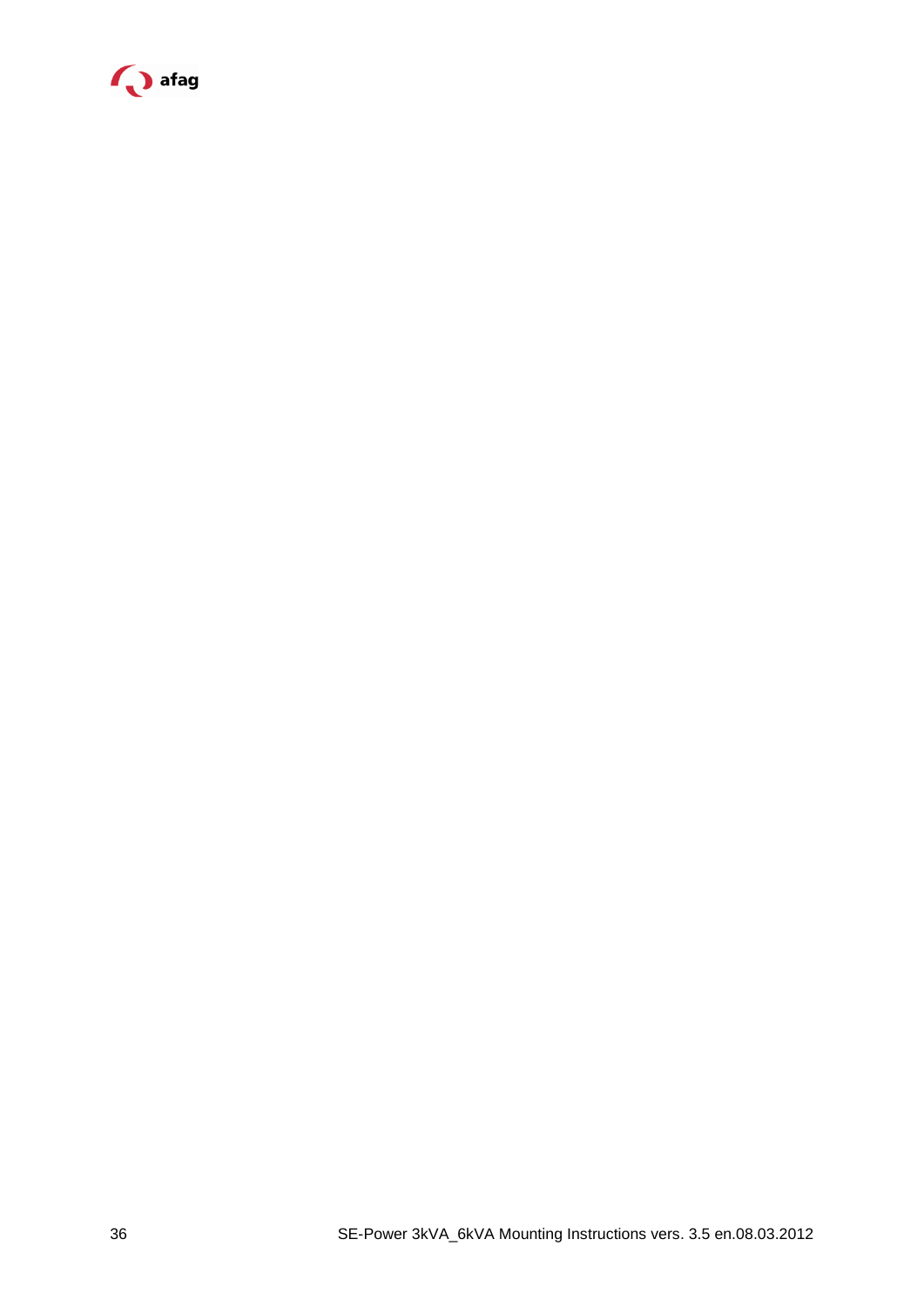